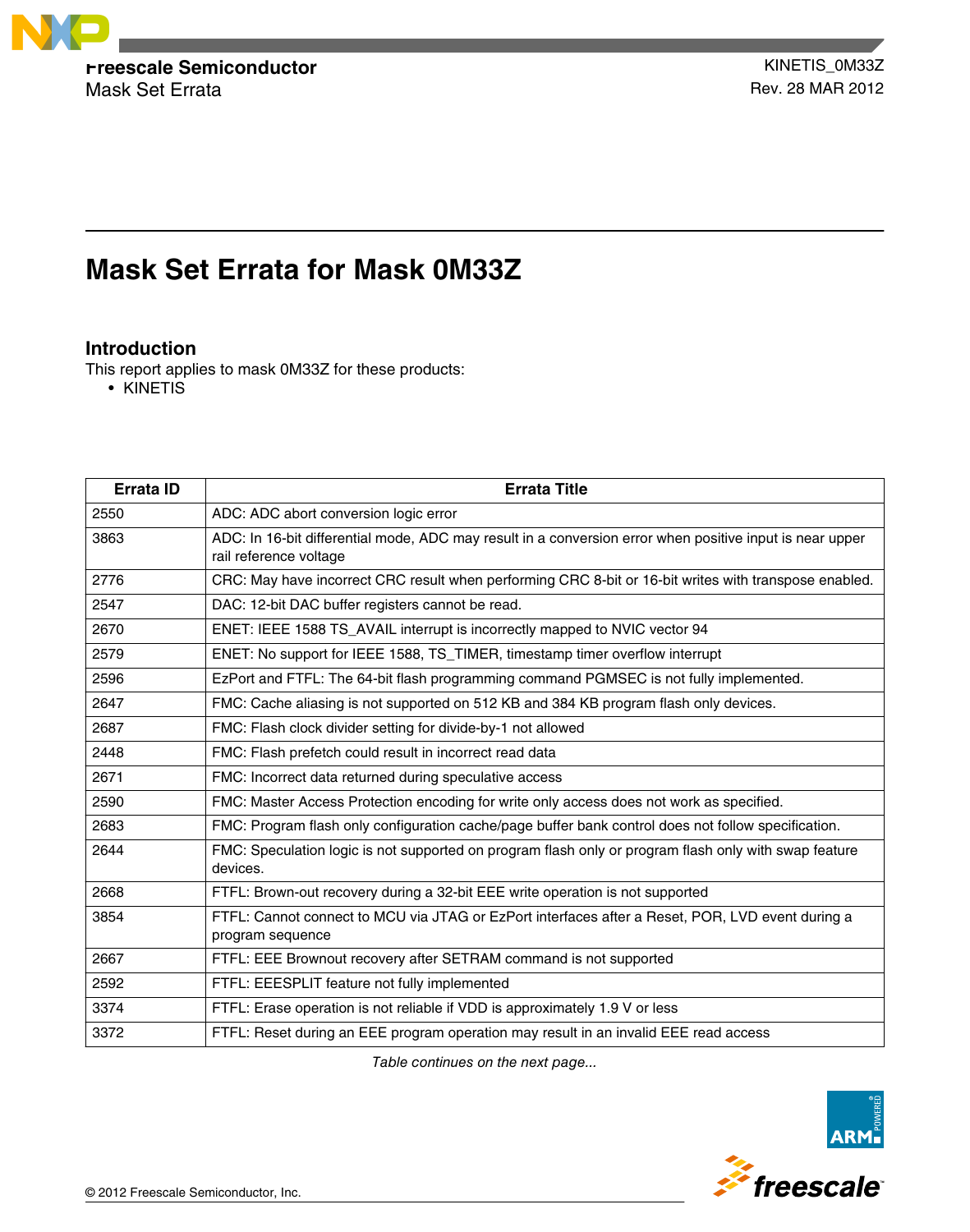| <b>Errata ID</b> | <b>Errata Title</b>                                                                                                                    |  |  |  |  |
|------------------|----------------------------------------------------------------------------------------------------------------------------------------|--|--|--|--|
| 3855             | FTFL: The SWAP feature is not supported.                                                                                               |  |  |  |  |
| 2597             | FTFL: Version ID field is not supported.                                                                                               |  |  |  |  |
| 2784             | FTFL: Warm reset during EEE copy-down prevents EEE copy down from successfully completing                                              |  |  |  |  |
| 2781             | FlexBus: False bus error on back-to-back writes when flash memory is secure                                                            |  |  |  |  |
| 2616             | FlexCAN: Module receives data frames sent by itself although the self reception feature is disabled                                    |  |  |  |  |
| 2583             | FlexCAN: OSCERCLK clock source must be enabled for CAN to function properly                                                            |  |  |  |  |
| 2522             | FlexCAN: Rx FIFO Overflow bit is not set when one frame was read after a match when the FIFO is full                                   |  |  |  |  |
| 2545             | GPIO: PTB[0:11], PTB[16:23], PTC[0:19], and PTD[0:7] are not 5 V tolerant                                                              |  |  |  |  |
| 3402             | GPIO: XTAL pin cannot be used as GPIO if the ERCLKEN bit is set.                                                                       |  |  |  |  |
| 2793             | I2C: MCU does not wake from STOP mode on subsequent address matches if previous address is<br>mismatched                               |  |  |  |  |
| 3795             | I2S: Fractional divider in SIM_CLKDIV2 is not reset when recovering from VLLSx low power modes                                         |  |  |  |  |
| 3714             | I2S: MCLK output is disabled in asynchronous mode                                                                                      |  |  |  |  |
| 2613             | LLWU: MCU may not exit properly from VLLS3, VLLS2 or VLLS1 modes via a pin reset or other wakeup<br>sources.                           |  |  |  |  |
| 2674             | LLWU: The LLWU glitch filter for pin and reset is not supported                                                                        |  |  |  |  |
| 2680             | MC: After recovery from LLS low power mode triggered by assertion of the RESET pin, the<br>MC_SRSL[WAKEUP] bit is not set as expected. |  |  |  |  |
| 2678             | MC: The MC_SRS[PIN] is not always set after exiting a VLLS mode due to a RESET pin assertion                                           |  |  |  |  |
| 2676             | MC: When waking the system from VLLS modes via a RESET pin, the I/O are not immediately released<br>to their reset state.              |  |  |  |  |
| 3801             | MCG: In FEE and FEI Modes, the FLL output may stop when the DCO range is changed                                                       |  |  |  |  |
| 2553             | MCG: MCGPLLCLK stalls for 2 PLL cycles if MCG_C5 is written to after the PLL is enabled                                                |  |  |  |  |
| 2556             | MCG: PLLCLKEN may not always enable the PLL                                                                                            |  |  |  |  |
| 2796             | MCG: Slow Internal Reference Clock Operating Range does not meet specification.                                                        |  |  |  |  |
| 2555             | MCG: The DCO within the FLL cannot reach the minimum specified frequency                                                               |  |  |  |  |
| 2660             | MCG: The PLL can be enabled in bypassed low power mode (BLPE) when the system is in normal stop<br>mode.                               |  |  |  |  |
| 3580             | MCG: Total deviation of trimmed average DCO output frequency over voltage and temperature does not<br>meet specification.              |  |  |  |  |
| 2554             | MCG: When trimming the slow Internal Reference Clock (IRC) using the auto trim machine (ATM), the<br>IRC is not automatically enabled  |  |  |  |  |
| 3794             | NVIC: NMI interrupt does not wakeup MCU from STOP and VLPS                                                                             |  |  |  |  |
| 2682             | PIT: Does not generate a subsequent interrupt after clearing the interrupt flag                                                        |  |  |  |  |
| 2548             | PMC: Power-on reset (POR) sensitive to noise on Vdd                                                                                    |  |  |  |  |
| 4482             | PMC: STOP mode recovery unstable                                                                                                       |  |  |  |  |
| 2756             | PMC: Static low power modes including STOP, VLPS, LLS, VLLSx are higher than specified.                                                |  |  |  |  |
| 2706             | PMC: VLLS3 and VLLS2 recovery time is longer than specified                                                                            |  |  |  |  |
| 2542             | PMC: Very Low Power Run (VLPR) and Very Low Power Wait (VLPW) power modes are not supported                                            |  |  |  |  |

 PORT: JTAG debug connectivity can not be achieved when using the RMII\_RXER/MII\_RXER alternate pin function on port pin PTA5 to connect to an Ethernet PHY

**RTC: Do not set RTC Update Mode via the RTC\_CR[UM] bit** 

*Table continues on the next page...*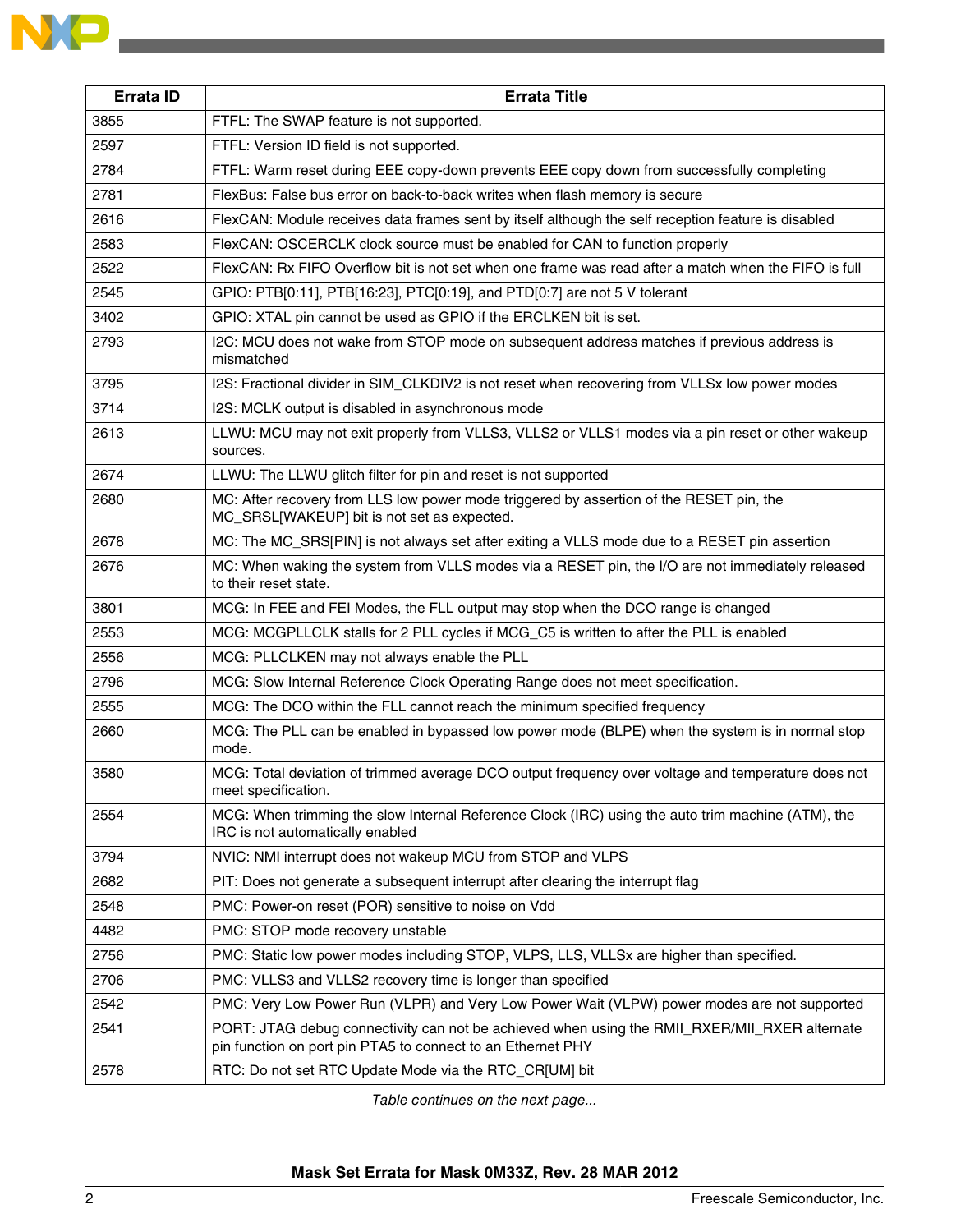| <b>Errata ID</b> | <b>Errata Title</b>                                                                                                                                                    |  |  |
|------------------|------------------------------------------------------------------------------------------------------------------------------------------------------------------------|--|--|
| 2573             | RTC: The RTC interrupt is gated by the RTC_SR[TCE] bit. The interrupt will not assert on VBAT POR,<br>VBAT power down, or when $TCE = 0$ .                             |  |  |
| 2575             | RTC: Time Alarm Flag is cleared whenever the Seconds Counter increments and the Seconds Counter<br>does not equal the Alarm Register                                   |  |  |
| 2655             | RTC: When RTC clock gating is disabled, accessing the VBAT register file causes the bus to hang.                                                                       |  |  |
| 2577             | RTC: When RTC_CR $[CLKO] = 1$ , the 32 kHz RTC clock to the rest of the device is not disabled.                                                                        |  |  |
| 2576             | RTC: When the RTC is configured to allow supervisor access only, the write and read access registers<br>can be modified in user mode                                   |  |  |
| 2574             | RTC: Writing RTC_TAR[TAR] = 0 does not disable RTC alarm                                                                                                               |  |  |
| 3997             | Reset and Boot: MCU may fail to exit reset correctly.                                                                                                                  |  |  |
| 3981             | SDHC: ADMA fails when data length in the last descriptor is less or equal to 4 bytes                                                                                   |  |  |
| 3982             | SDHC: ADMA transfer error when the block size is not a multiple of four                                                                                                |  |  |
| 4624             | SDHC: AutoCMD12 and R1b polling problem                                                                                                                                |  |  |
| 3977             | SDHC: Does not support Infinite Block Transfer Mode                                                                                                                    |  |  |
| 4627             | SDHC: Erroneous CMD CRC error and CMD Index error may occur on sending new CMD during data<br>transfer                                                                 |  |  |
| 3980             | SDHC: Glitch is generated on card clock with software reset or clock divider change                                                                                    |  |  |
| 3983             | SDHC: Problem when ADMA2 last descriptor is LINK or NOP                                                                                                                |  |  |
| 3978             | SDHC: Software can not clear DMA interrupt status bit after read operation                                                                                             |  |  |
| 3984             | SDHC: eSDHC misses SDIO interrupt when CINT is disabled                                                                                                                |  |  |
| 2572             | TPIU: Trace Port Interface Unit (TPIU) data setup and hold times do not conform to the ARM timing<br>specification, ARM IHI0014O, section 8.4, "Timing specifications" |  |  |
| 2591             | TSI: TSI_SCANC[SMOD] behaves as an inactive time instead of a scan period value                                                                                        |  |  |
| 2638             | TSI: The counter registers are not immediately updated after the EOSF bit is set.                                                                                      |  |  |
| 2582             | UART: Flow control timing issue can result in loss of characters                                                                                                       |  |  |
| 3892             | UART: ISO-7816 automatic initial character detect feature not working correctly                                                                                        |  |  |
| 2584             | UART: Possible conflicts between UART interrupt service routines and DMA requests                                                                                      |  |  |
| 2544             | USB Voltage Regulator: Universal serial bus (USB) regulator standby mode is not supported                                                                              |  |  |
| 2666             | VBAT: Applying a fast ramp (>50V/ms) on the VBAT pin can cause both VBAT and VDD to latch up                                                                           |  |  |
| 2686             | WDOG: A watchdog reset while the system is in STOP or VLPS modes causes an incorrect wakeup<br>sequence                                                                |  |  |

# **e2550: ADC: ADC abort conversion logic error**

#### **Errata type:** Errata

**Description:** The ADC abort conversion logic does not function as specified. Writes to the ADC CV1, CV2, OFS, PG, MG, CLPx, and CLMx registers will not abort a conversion.

**Workaround:** The abort conversion logic protects against changes to the ADC configuration during a conversion. To avoid this issue, do not change ADC settings during a conversion.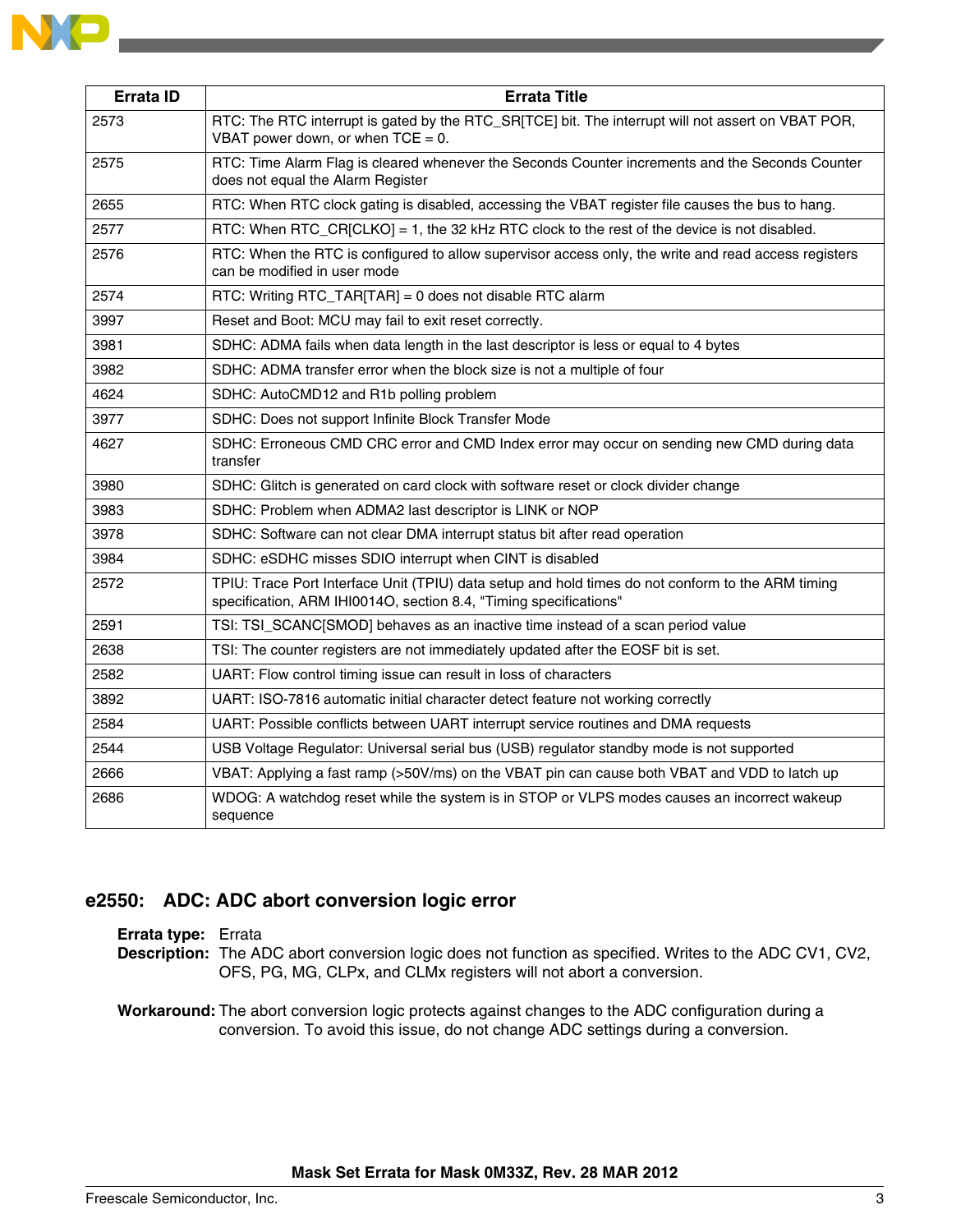

# **e3863: ADC: In 16-bit differential mode, ADC may result in a conversion error when positive input is near upper rail reference voltage**

**Errata type:** Errata

- **Description:** In 16-bit differential mode, the ADC may result in a conversion error when the input voltage on the plus-side of the differential pair (DPx) exceeds approximately (VREFH\*31/32). Other modes are unaffected.
- **Workaround:** To avoid a conversion error near positive full-scale in this mode, do not allow the input voltage on the plus-side of the differential pair (DPx) to exceed (VREFH\*31/32).

# **e2776: CRC: May have incorrect CRC result when performing CRC 8-bit or 16-bit writes with transpose enabled.**

**Errata type:** Errata

**Description:** If performing CRC 8-bit or 16-bit writes with transpose enabled, the final checksum may have an incorrect CRC result.

**Workaround:** Write accesses to the CRC when transpose is enabled should always be 32-bit.

### **e2547: DAC: 12-bit DAC buffer registers cannot be read.**

**Errata type:** Errata

- **Description:** The 12-bit DAC buffer registers, DACx\_DAT[1:15]L and DACx\_DAT[1:15]H, cannot be read. The data that is written to these registers cannot be read. Only DACx\_DAT0L and DACx\_DAT0H can be read correctly.
- **Workaround:** Treat the DACx\_DAT[1:15]L and DACx\_DAT[1:15]H registers as write-only registers because reads may return invalid data. The DAC buffer can still be used since the values written to these registers are valid.

# **e2670: ENET: IEEE 1588 TS\_AVAIL interrupt is incorrectly mapped to NVIC vector 94**

**Errata type:** Errata

- **Description:** The IEEE 1588 Transmit Timestamp Available interrrupt (TS\_AVAIL) is incorrectly mapped to NVIC vector 94, the "Error and miscellaneous interrupt", instead of NVIC vector 91, which is the "IEEE 1588 Timer Interrupt ".
- **Workaround:** In order to use the TS\_AVAIL interrupt, it is recommeded that the user utilize NVIC vector 94 for this interrupt.

### **e2579: ENET: No support for IEEE 1588, TS\_TIMER, timestamp timer overflow interrupt**

**Errata type:** Errata

**Description:** The TS\_TIMER interrupt signal is not connected to the NVIC and will not generate an interrupt event. This interrupt is set when the 1588 counter matches the period register.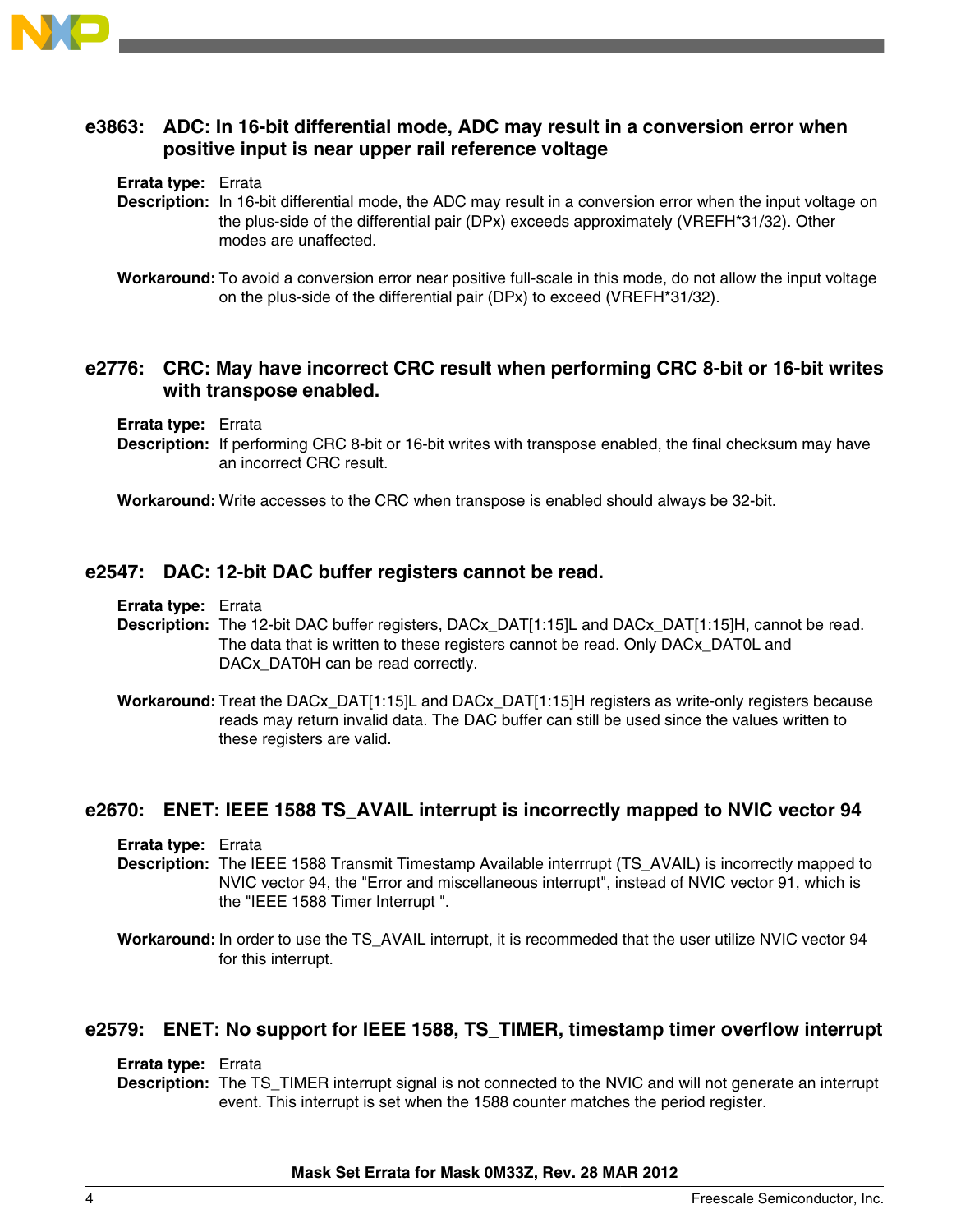

**Workaround:** One of the 1588 counter channels can be configured in output compare software-only mode to generate the periodic interrupt events.

This can be used to generate a counter periodic interrupt:

Initialize the timer:

1) Set the ENET\_ATPER to the desired value

2) Set the ENET\_ATINC register to match the selected 1588 clock.

3) Set the ENET\_TCCRn register with ENET\_ATPER – ENET\_ATINC[INC] value. The ENET\_ATINC[INC] offset is needed to match the internal 1588 clock synchronization.

4) Set the ENET\_TCSRn[TMODE] register with the 0100 encoding for output compare software-only mode and the ENET\_TCSRn[TIE] to enable the timer interrupt.

5) Set the ENET\_TCCRn register again with ENET\_ATPER – ENET\_ATINC[INC] value because output compare value is double buffered.

6) Set the ENET\_ATCR[PEREN] to enable periodical event and set the ENET\_ATCR[EN] to start the timer

Configure inside the ISR:

1) 1588 interrupts are generated via the NVIC vector 91 using the periodic timer. For each interrupt event, load the output compare buffer (ENET\_TCCRn register) with ENET\_ATPER – ENET\_ATINC[INC] value.

2) Clear ENET\_TCSRn[TF] flag

3) Clear ENET\_TGSRn respective channel flag.

# **e2596: EzPort and FTFL: The 64-bit flash programming command PGMSEC is not fully implemented.**

- **Errata type:** Errata
- **Description:** The 64-bit flash programming command PGMSEC is not fully implemented. The command can be used by flash programming algorithms and is used by the EzPort serial flash programming interface.
- **Workaround:** Use the 32-bit flash programming command PGM4 in flash programming algorithms until the PGMSEC command is fully supported. Do not use the EzPort module until PGMSEC is fully supported.

### **e2647: FMC: Cache aliasing is not supported on 512 KB and 384 KB program flash only devices.**

**Errata type:** Errata

**Description:** Due to logic error, cache aliasing is not supported on 512 KB and 384 KB program flash only devices. Out of reset the FMC\_PFB0CR and FMC\_PFB1CR registers which control the cache aliasing mechanism are configured for full cache/page buffer for both flash banks. Devices with FlexMemory or 128 KB, 192 KB and 256 KB program flash only are not affected.

**Workaround:** Disable the use of the cache for 512 KB and 384 KB program flash only devices by programming FMC\_PFB0CR[4:3] and [0] and FMC\_PFB1C[4:3] and [0] bits all to 1'b0.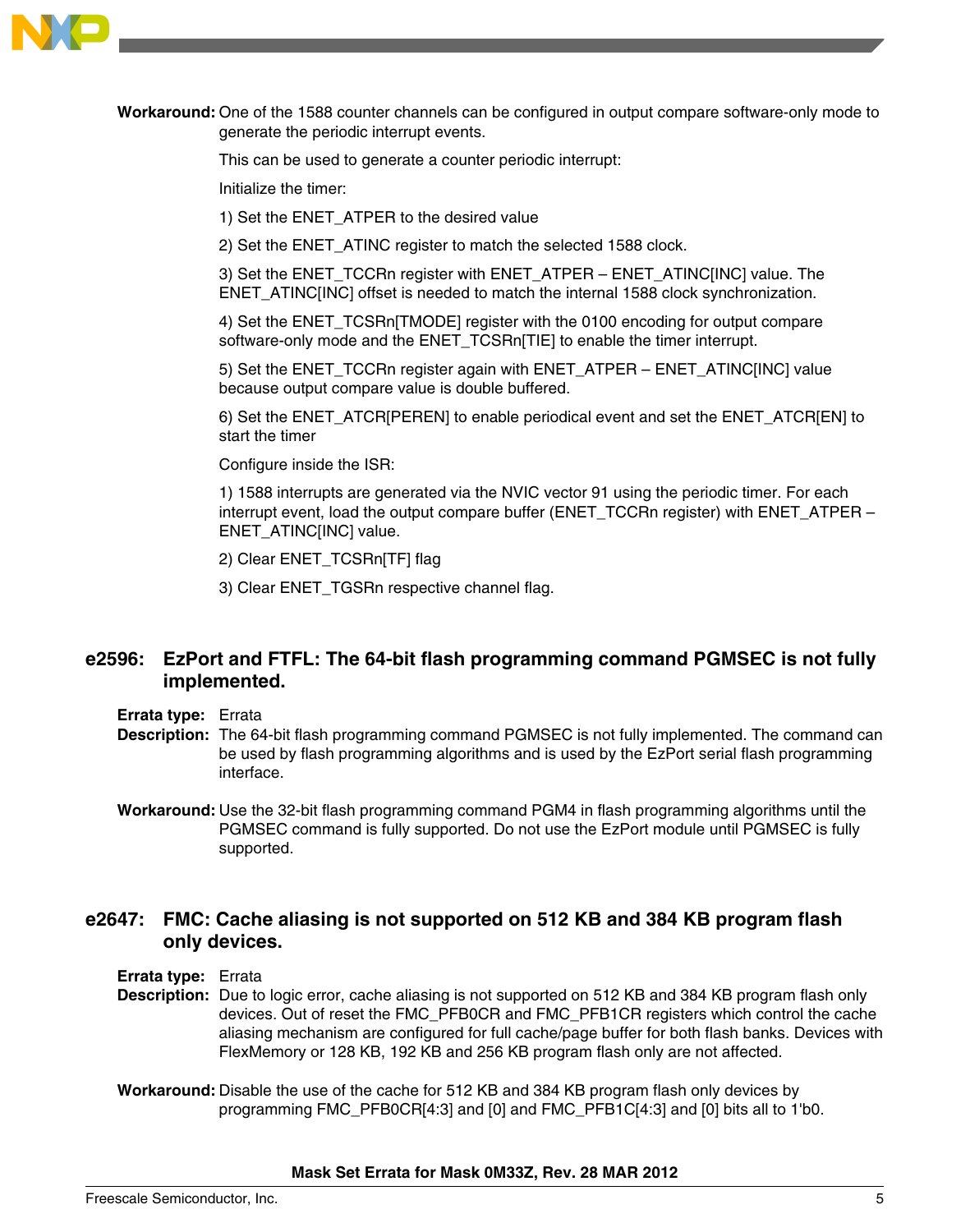

# **e2687: FMC: Flash clock divider setting for divide-by-1 not allowed**

#### **Errata type:** Errata

**Description:** If the Flash clock divider is set for divide-by-1 and a system reset occurs the Flash may be clocked at too high a frequency (>25MHz) and the system may access bad data from the Flash array during reset recovery sequencing.

### **e2448: FMC: Flash prefetch could result in incorrect read data**

#### **Errata type:** Errata

**Description:** A flash read access could result in incorrect data being returned if the SIM\_DIV1 register is written to change the divide value for the flash clock and a flash prefetch occurs during the clock change sequence.

**Workaround:**1. Create a function in the SRAM that performs the following operations:

- a. Save value of FMC\_PFAPR[23:16].
- b. Disable flash prefetching by writing 8'hff to FMC\_PFAPR[23:16].
- c. Change value of flash divider SIM\_DIV1[OUTDIV4].
- d. Wait for clock change.
- e. Re-enable flash prefetching by restoring the saved FMC\_PFAPR[23:16] value.
- f. Return from the function.
- 2. Call the SRAM code function.

3. Once the function returns from its SRAM execution, the flash clock divider has been safely altered.

#### **e2671: FMC: Incorrect data returned during speculative access**

#### **Errata type:** Errata

**Description:** If the D-flash speculation is enabled, then reading the D-flash while it is also being written (either through execution of a flash command or a EEE write) can return incorrect data with no error indication from the FMC. The FTFL block should still report a read collision error (FTFE\_FSTAT[RDCOLERR] = 1); however, since the FTFL error is decoupled from the flash read it could be difficult to determine which D-flash read might have returned incorrect data.

> NOTE: If the EEE function is not being used and the application does not execute any flash commands through the FTFL interface, then the application would not be affected by this errata.

**Workaround:**1. When executing flash commands or writing the EEE, software can use the FTFL\_FSTAT[CCIF] flag to determine when the write/erase is complete. When the CCIF flag sets it is safe to resume read accesses to the D-flash block.

> 2. If it is not practical or possible to check the CCIF flag before all D-flash reads or to suspend D-flash accesses during flash command or EEE writes, then the speculation buffer can be disabled. This will guarantee that the FMC correctly detects an error if a collision occurs.

**Workaround:** The Flash Controller should enable buffering to offset improve performance when Flash clock is configured for divide-by-2 or greater.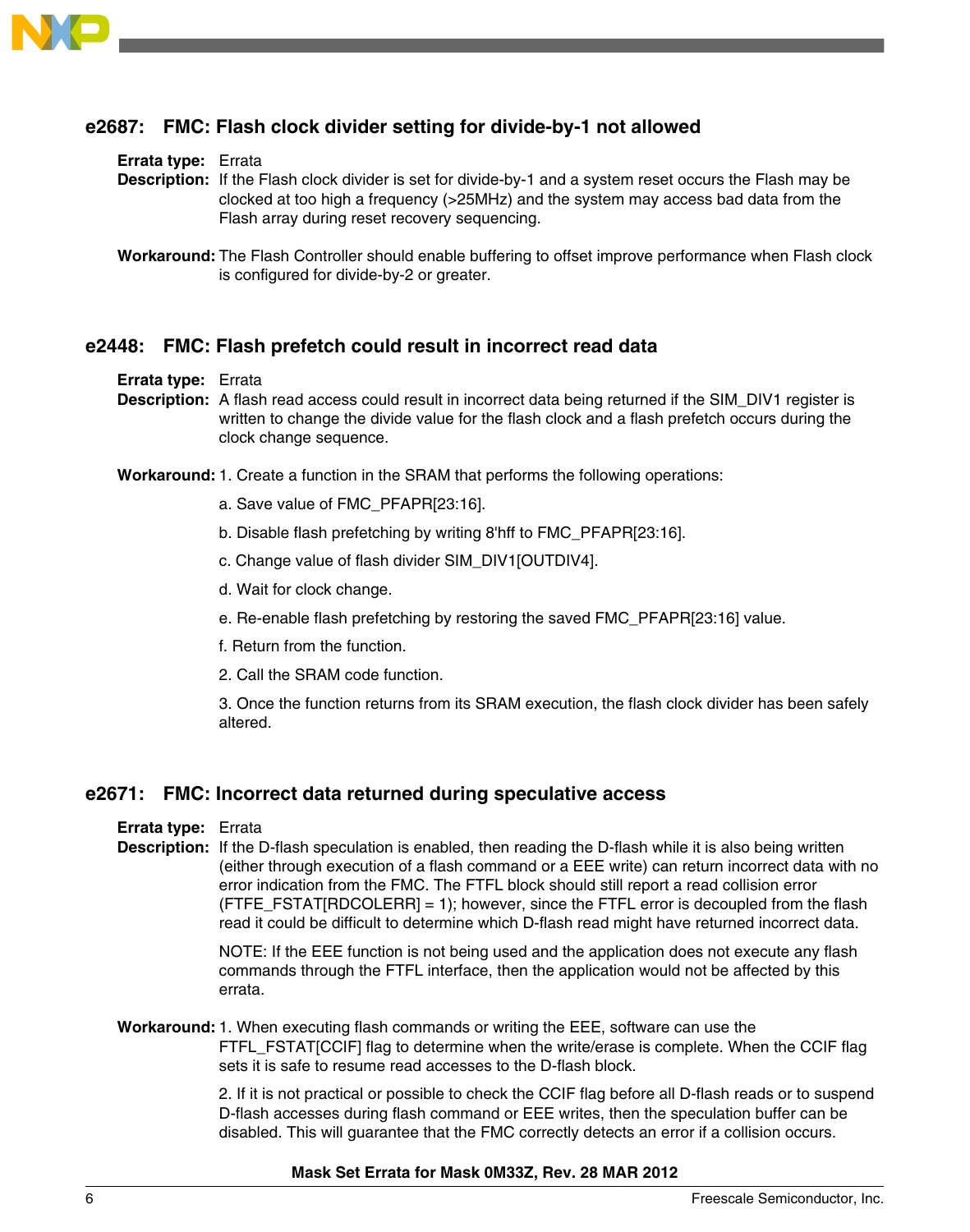

# **e2590: FMC: Master Access Protection encoding for write only access does not work as specified.**

#### **Errata type:** Errata

**Description:** The Access Protection Register (FMC\_PFAPR) in the Flash Memory Controller provides write and/or read access control to the FlexRAM space on a per master granularity.

The eight two bit Master Access Protection fields in the FMC\_PFAPR are encoded as follows:

- 00 No access may be performed by this master
- 01 Read only accesses may be performed by this master
- 10 Write only accesses may be performed by this master
- 11 Read and Write accesses may be performed by this master

The "10" encoding (write only accesses) does not work as specified. This encoding blocks all accesses.

So, the "10" encoding functions the same as the "00" encoding. Due to this error, it is not possible to designate the FMC memory space as "write only" for any master.

Note that the only writable portion of the FMC memory space is the FlexRAM space.

**Workaround:** The "11" encoding, allowing read and write accesses, must be programmed to allow writes for a given master.

# **e2683: FMC: Program flash only configuration cache/page buffer bank control does not follow specification.**

**Errata type:** Errata

**Description:** Due to a logic error in P-Flash only configurations, the design only uses PFB0CR for cache/ page buffer control and ignores PFB1CR.

NOTE:

1. This will only affect cache operation modes the banks are treated differently and different cache and/or page buffer control is desired per bank.

2. The design comes out of reset with full cache and page buffer functionality enabled for both banks, so this is not an issue out of reset.

- 3. Speculation control does follow the specification.
- **Workaround:**1. Keep FMC\_PFB0CR at full cache/page buffer enablement (as it is already configured coming out of reset) for the best performance.

2. Program FMC\_PFB0CR's and FMCPFB1CR's cache and page buffer control identically if something different than the default settings is desired.

# **e2644: FMC: Speculation logic is not supported on program flash only or program flash only with swap feature devices.**

**Errata type:** Errata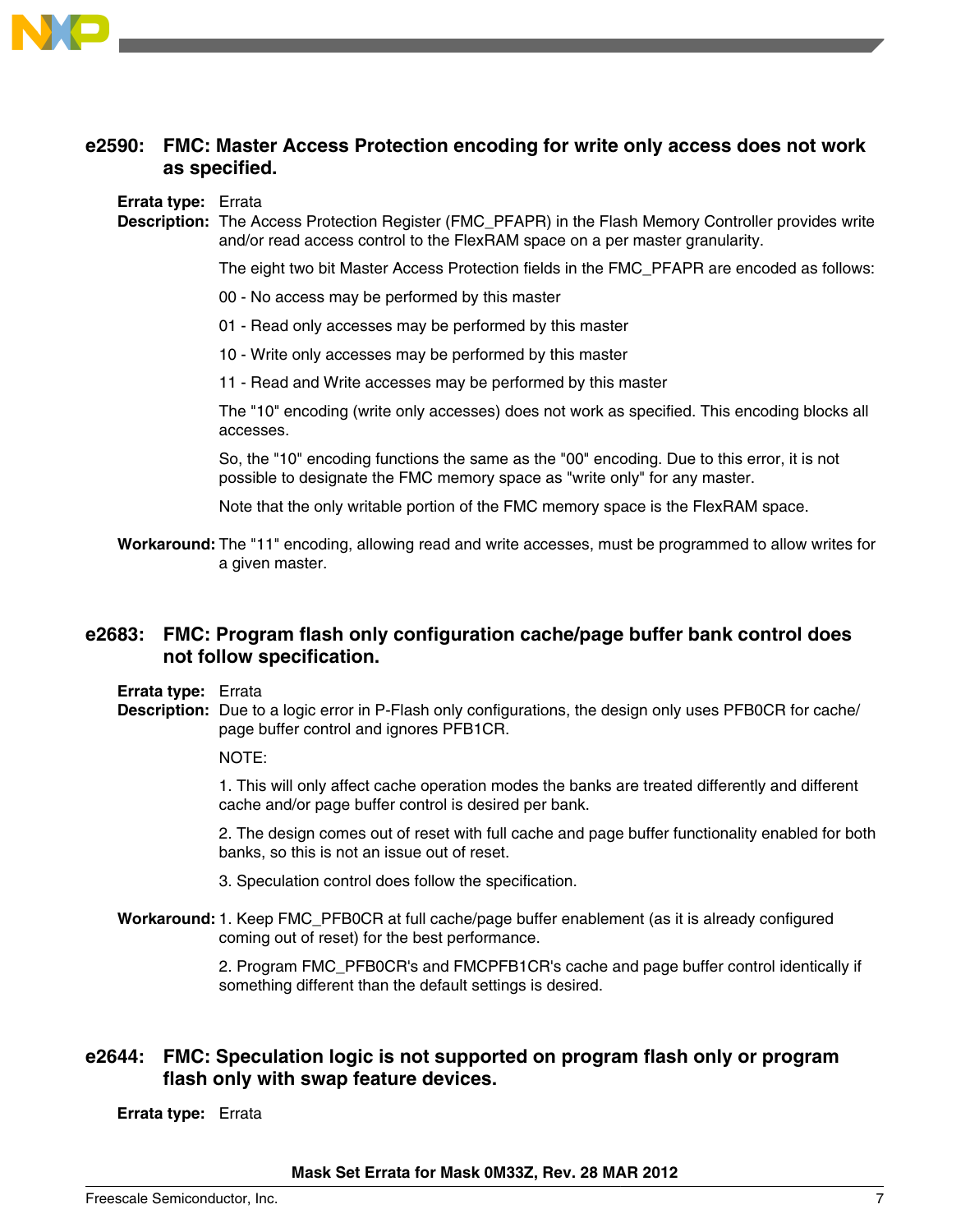

**Description:** Due to a logic error, speculation logic is not supported on program flash only or program flash only with swap feature devices. Out of reset the FMC\_PFB0CR and FMC\_PFB1CR registers which control the speculation mechanism are configured for full speculation functionality for both flash banks. Devices with FlexMemory are not affected.

**Workaround:** Disable the use of speculation for program flash only and program flash only with swap feature devices by programming FMC\_PFB0CR[2:1] and FMC\_PFB1CR[2:1] bits to 2'h0.

### **e2668: FTFL: Brown-out recovery during a 32-bit EEE write operation is not supported**

#### **Errata type:** Errata

**Description:** The firmware does not support the recovery of brown-outs when executing 32-bit writes to EEPROM. A 32-bit write normally creates two new EEPROM data records, if a brown-out occurs before the first record is programmed, brown-out recovery is valid. If a brown-out occurs between the first and second record creation, brown-out recovery is considered invalid since the first record will be valid but not the second, i.e. half of the longword write was backed up.

> The firmware does support brown-outs during 8-bit and 16-bit writes to EERAM and associated programming of EEE data records.

**Workaround:** The recommendation is to execute only 8-bit and 16-bit EEPROM writes.

# **e3854: FTFL: Cannot connect to MCU via JTAG or EzPort interfaces after a Reset, POR, LVD event during a program sequence**

#### **Errata type:** Errata

- **Description:** If during execution of a flash erase event started by use of the MDM-AP control register mass erase mechanism, the Erase All Blocks command, or the Erase Flash Block command a Reset, POR, or LVD event occurs, the read reference levels of programmed ('0') bits can be modified. The impacted bits can affect critical flash parameters, IFR information, and user code programmed in the flash array and inhibit communication with the part via JTAG or EzPort interfaces. The part may inaccurately report as being secured, and un-secure methods will be ineffective.
- **Workaround:** Ensure that Reset, POR, LVD events do not occur during: a) the program or erase sequence of code during execution of JTAG based programming tools or b) in-application code. For user code flash algorithms, the erase flash sector command can be used instead of erase all blocks or erase flash block commands. The erase flash sector command is not impacted.

### **e2667: FTFL: EEE Brownout recovery after SETRAM command is not supported**

**Errata type:** Errata

**Description:** When the SETRAM command is executed after a brown-out event and before a EEE write occurs, brown-out recovery is not supported.

#### **Workaround:** After a brown-out event, do not execute SETRAM command prior to an EEPROM write.

- 1. Read an EEPROM location and write the data back.
- 2. Execute a write of 0xFFFF to unused but valid location before executing SETRAM.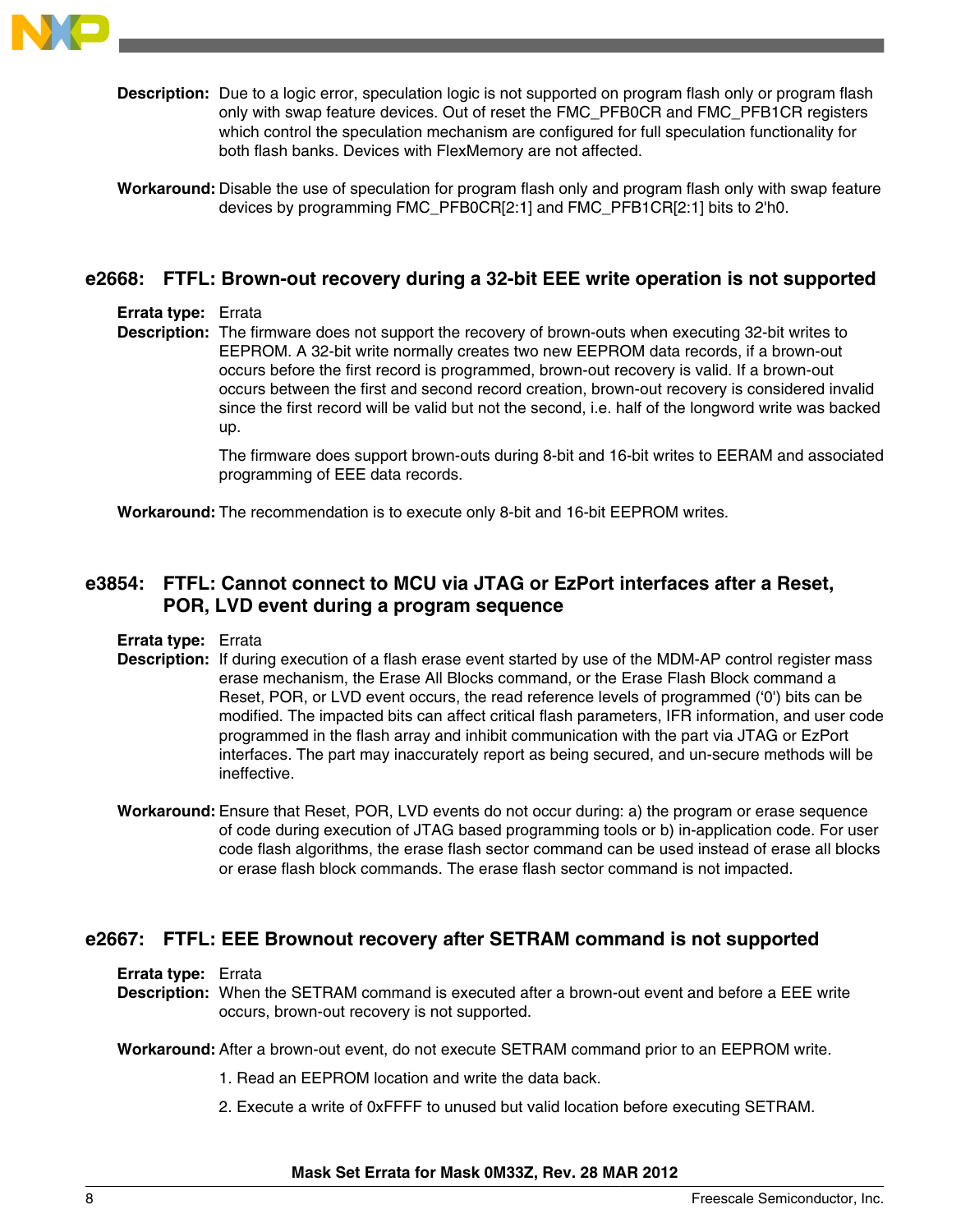

Note: Without PGMSEC (64-bit programming concern), SETRAM is only needed if the user wants to use FlexRAM as traditional RAM

### **e2592: FTFL: EEESPLIT feature not fully implemented**

**Errata type:** Errata

**Description:** EEESPLIT feature not fully implemented within the firmware. Only the EEESPLIT = '11' case is supported.

**Workaround:** Use only the EEESPLIT = '11' case for a 50%/50% split of the FlexRAM for EEPROM.

### **e3374: FTFL: Erase operation is not reliable if VDD is approximately 1.9 V or less**

**Errata type:** Errata

**Description:** Insufficient high voltage charge pump capacity causes an unreliable flash-memory erase capability over temperature if VDD is approximately 1.9 V or less.

**Workaround:** Maintain VDD above 1.9 V for proper flash-memory erase operations.

### **e3372: FTFL: Reset during an EEE program operation may result in an invalid EEE read access**

**Errata type:** Errata

**Description:** In rare occurrences, a reset during an EEE program operation may result in invalid EEE read access.

**Workaround:** Avoid a reset during EEE programming.

#### **e3855: FTFL: The SWAP feature is not supported.**

**Errata type:** Errata

**Description:** The SWAP feature is not supported via the Swap Control Command.

**Workaround:** The SWAP feature is not supported and any attempt to use the Swap Control command will result in an error (FSTAT[ACCERR] will be set).

#### **e2597: FTFL: Version ID field is not supported.**

**Errata type:** Errata

- **Description:** The Version ID is not accessible via the Read Resource command using Resource Select Code of 0x01 as described.
- **Workaround:** The Version ID is not supported and any attempt to access this field using the Read Resource command will result in an error (FSTAT[ACCERR] will be set).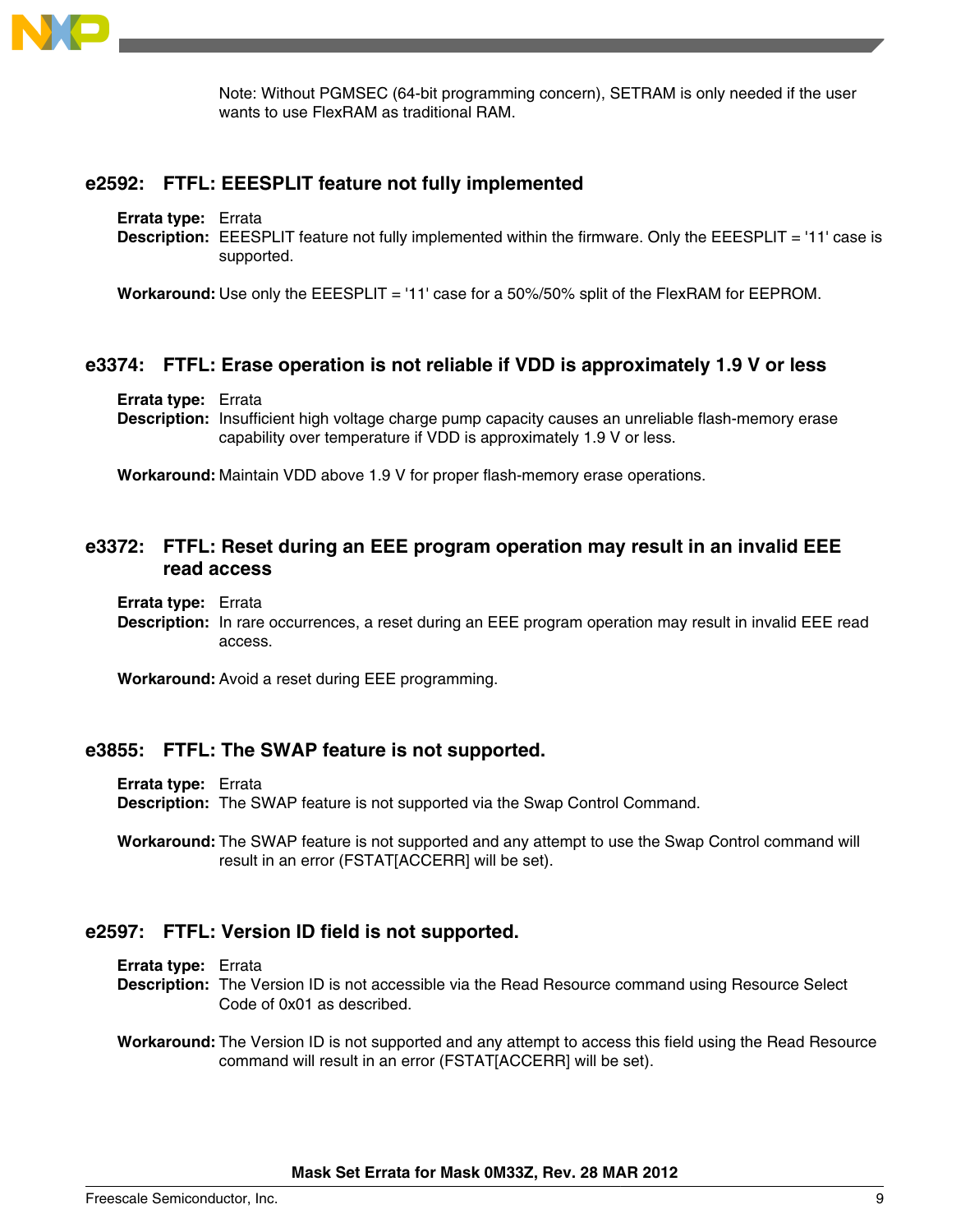

# **e2784: FTFL: Warm reset during EEE copy-down prevents EEE copy down from successfully completing**

### **Errata type:** Errata

- **Description:** EEE copy-down procedure to transfer data from valid FlexMemory records to the FlexRAM is executed by the flash module after every warm reset. If a second warm reset occurs during the EEE copy-down procedure, the EEE copy-down will not complete even though the EEERDY flag in the Flash Configuration Register (FCNFG) will assert.
- **Workaround:** After the FCNFG[EEERDY] and FSTAT[CCIF] flags have asserted and before accessing the FlexRAM, the SETRAM flash command must be launched with the control code set to 0x00 which results in the execution of the EEE copy-down procedure.

If the flash is not partitioned for EEE, the SETRAM command does not need to be launched. However, if the SETRAM command is launched and flash is not partitioned for EEE, the FSTAT[ACCERR] flag will set. The ACCERR flag must then be cleared before launching any other flash command.

### **e2781: FlexBus: False bus error on back-to-back writes when flash memory is secure**

- **Errata type:** Errata
- **Description:** During back-to-back writes, the FlexBus incorrectly responds with a bus error on the second write when both of these conditions apply: the flash memory is secure (per the value of the FTFL module's FSEC[SEC] field), and the SIM's SOPT2[FBSL] field is 10b. This setting of the SOPT2[FBSL] field disallows instruction accesses but allows data accesses on the FlexBus interface when the flash memory is secure.
- **Workaround:** When the flash memory is secure and FlexBus instruction accesses are inhibited but data accesses are allowed, do not use back-to-back writes. Insert a delay or NOP instruction between the write operations.

# **e2616: FlexCAN: Module receives data frames sent by itself although the self reception feature is disabled**

- **Errata type:** Errata
- **Description:** The FlexCAN receives frames transmitted by itself although the self reception feature is disabled (MCR[SRX\_DIS] is asserted). As a result, the transmitted data is moved into Mailbox and the IFLAG is asserted.

The error occurs when there is at least one reception Mailbox whose ID matches a frame that is being transmitted and the FlexCAN requests Freeze mode during the frame transmission.

The occurrence of this error depends on the software strategy used to request Freeze Mode and how often Freeze Mode is requested during module operation.

**Workaround:** If the self reception feature is disabled (MCR[SRX\_DIS] = 1), in order to avoid receiving a self transmitted frame, Freeze Mode should only be requested when all Mailboxes that are configured as TX have been transmitted or aborted.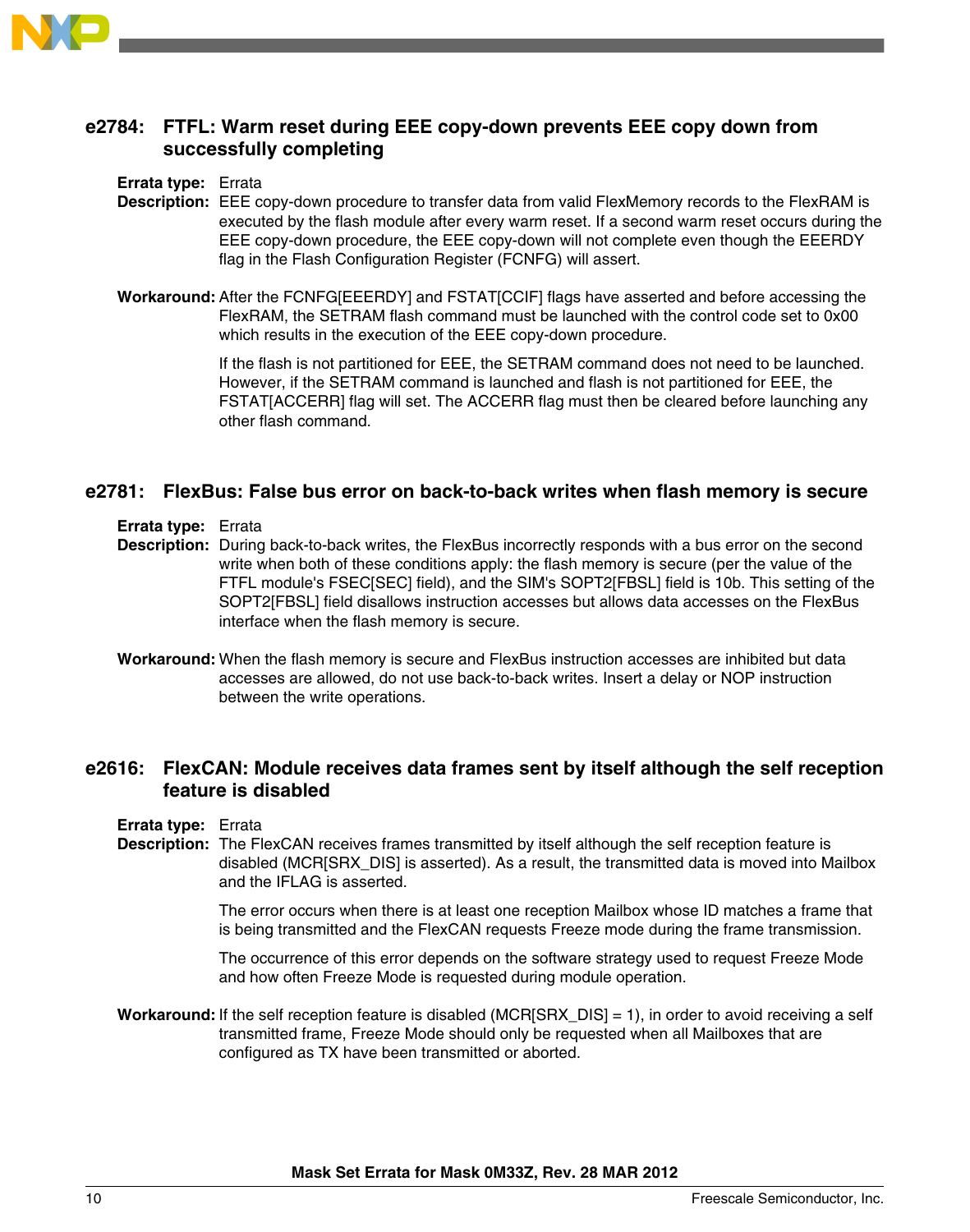

# **e2583: FlexCAN: OSCERCLK clock source must be enabled for CAN to function properly**

**Errata type:** Errata

- **Description:** The OSCERCLK clock source must be enabled in order for CAN to function properly. If the OSCERCLK clock is not enabled prior to initializing the module, the CANx\_MCR[LPMACK] bit will be read as 1, showing that the module is disabled or in a low power state. This occurs even after the CANx\_MCR[MDIS] has been written as a 0 while attempting to enable the module.
- **Workaround:** Enable the OSCERCLK clock source in OSC module prior to initializing the CAN module. In order to enable the OSCERCLK clock source, set the OSC\_CR[ERCLKEN] bit.

### **e2522: FlexCAN: Rx FIFO Overflow bit is not set when one frame was read after a match when the FIFO is full**

- **Errata type:** Errata
- **Description:** When the FIFO is full and a new frame is being received, the matching process rejects all matches in the FIFO because it is full. If no further match occurs in the MBs, the frame will be lost and the CANx\_IFLAG1[BUF7I] should be set to indicate an Rx FIFO Overflow.

However, the Rx FIFO Overflow bit is not set in the case when the FIFO is full for the following very specific scenario:

1) A frame is being received when the FIFO is full

2) A match occurs and all matches on the FIFO are rejected due to the FIFO being full;

3) No other match in the MB happens (frame is lost due FIFO full);

4) FIFO is emptied by a FIFO read AFTER the matching process finishes and BEFORE movein start

The result is that the frame is not saved in FIFO and that the CANx\_IFLAG1[BUF7I] bit is not set, which indicates that frame was lost due to a Rx FIFO Overflow.

**Workaround:** In order to avoid this issue, ensure that the Rx FIFO is not full. Limit the Rx FIFO to only hold five incoming frames instead of six and this will keep the Rx FIFO Overflow condition from occurring.

# **e2545: GPIO: PTB[0:11], PTB[16:23], PTC[0:19], and PTD[0:7] are not 5 V tolerant**

**Errata type:** Errata

**Description:** PTB[0:11], PTB[16:23], PTC[0:19], and PTD[0:7] pins must not have their external voltage level driven above VDD, as these pins are not 5 V tolerant.

> Note that if these pins are multiplexed with SLCD functionality, the LCD\_Px pins can still drive 3 V and 5 V glass to correct voltage levels when the LCD is enabled. They are not affected by this erratum.

**Workaround:**Limit the external voltage on these pins to VDD.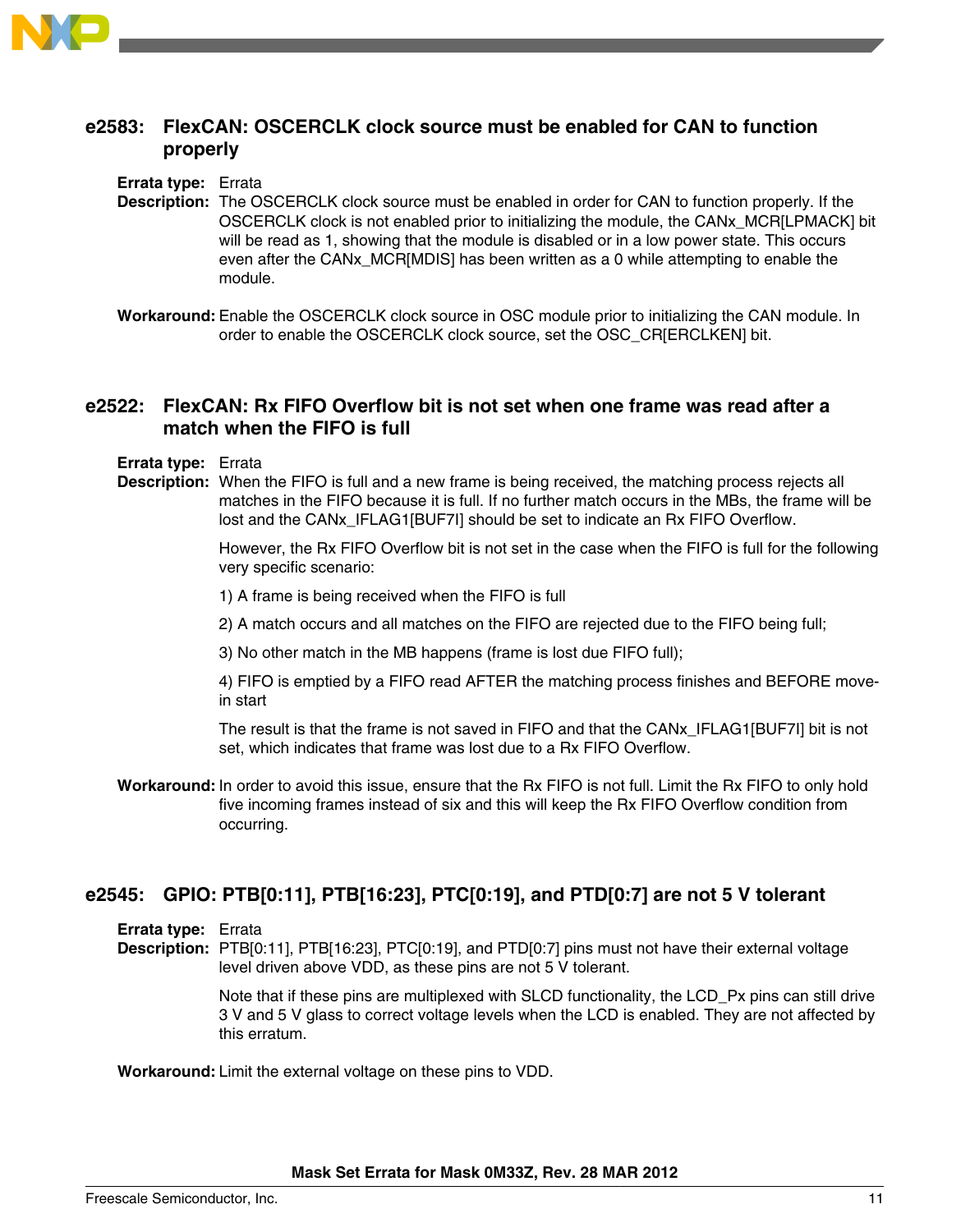

# **e3402: GPIO: XTAL pin cannot be used as GPIO if the ERCLKEN bit is set.**

#### **Errata type:** Errata

**Description:** XTAL pin cannot be used as GPIO if the ERCLKEN bit is set. Errata applies only when an external clock is being used (the crystal oscillator is not being used) and OSC\_CR[ERCLKEN] bit set to 1. In this specific case, the analog block of the crystal oscillator is enabled and the oscillator output is driving the XTAL pin even if the respective pin control register has been configured as a GPIO. This prevents the pin from being used as either an input or an ouput.

**Workaround:** If an external clock is not being used, then the OSCERCLK is not available and there is no need to set the ERCLKEN bit. If the ERCLKEN bit is not set then the XTAL pin can be used as a GPIO.

> If an external clock is being used but the OSCERCLK is not required, then the ERCLKEN bit should not be set and the XTAL pin can be used as a GPIO.

If an external clock is being used and the OSCERCLK is required and the ERCLKEN bit is set, then there is no workaround and the XTAL pin cannot be used as a GPIO.

# **e2793: I2C: MCU does not wake from STOP mode on subsequent address matches if previous address is mismatched**

#### **Errata type:** Errata

**Description:** The I2C module, acting as a slave on the I2C bus, does not wake from normal stop mode on a valid address match if the previous address was not a match.

> When the external I2C master sends a non-matching address, the I2C slave state machine does not correctly idle the I2C module. Subsequent transmissions by the I2C master with a matching address do not wake the MCU from stop mode via the I2C interrupt.

**Workaround:** There are multiple workarounds:

(1) When the MCU, operating as an I2C slave, is in stop mode: Ensure that the external I2C master sends a matching address to wake the slave MCU before it sends any transaction to other I2C slaves. The user must also ensure that MCU does not return to STOP until after all packets to non-matching addresses have been sent.

(2) To bypass the stop mode wakeup issue: Enable the port interrupt function, which shares the pin function with the SDA input, to cause an interrupt on the falling edge of the SDA input signal {start}. Once the part is in run mode, restart the I2C module by clearing the IICEN bit and then setting the IICEN bit. (NOTE: Using the port interrupt function will wake the part on every SDA pin transitions)

(3) Use a pin interrupt (any pin that is not being used by the active I2C module) to wake up the part before receiving I2C packets.

(4) Use Wait mode instead of STOP mode.

# **e3795: I2S: Fractional divider in SIM\_CLKDIV2 is not reset when recovering from VLLSx low power modes**

#### **Errata type:** Errata

**Description:** The Fractional divider in the SIM\_CLKDIV2 register is not reset when recovering from VLLSx low power modes.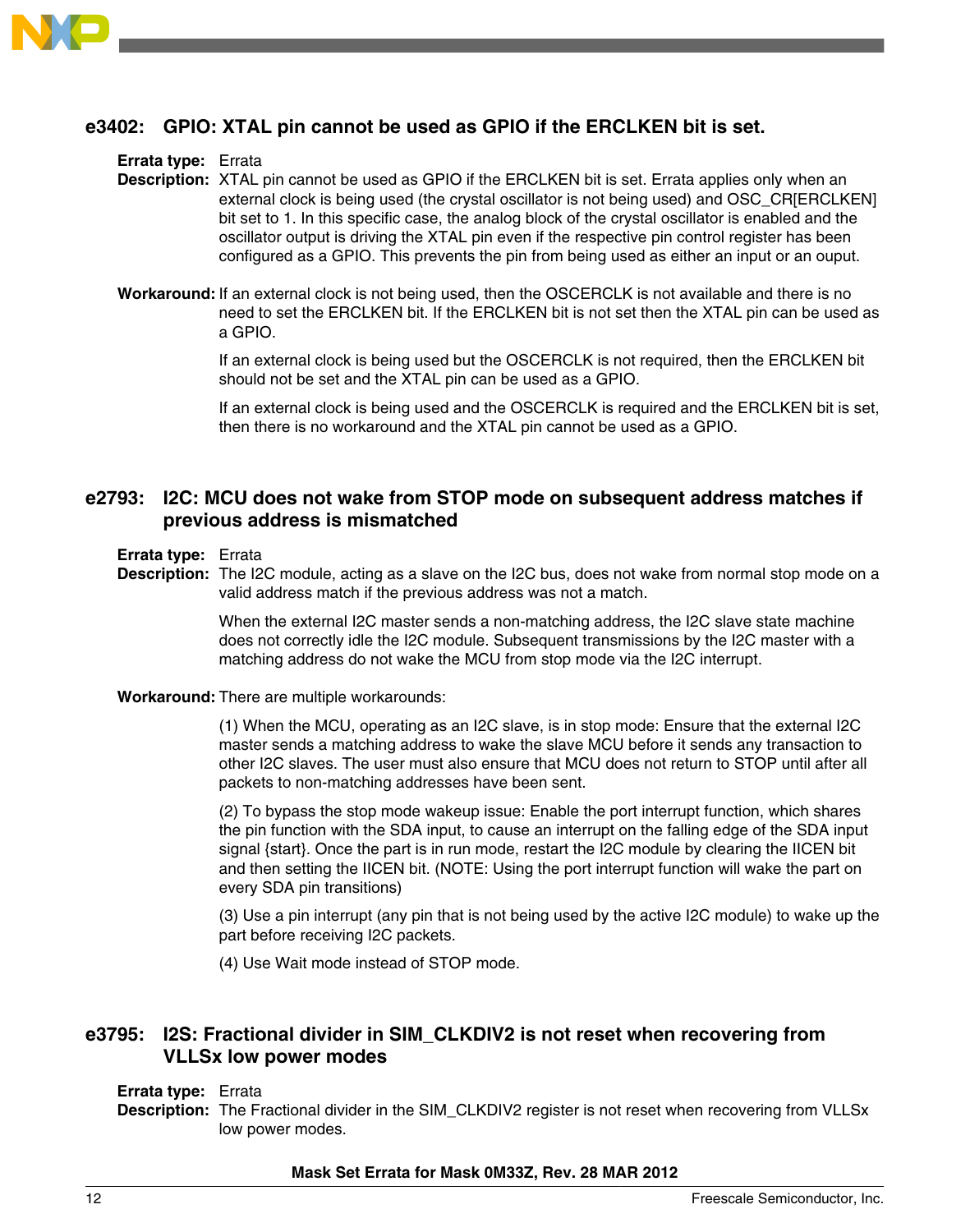

**Workaround:** In order to reset the Fractional divider when recovering from VLLSx low power modes, the I2S clock gate must be enabled, then disabled, and re-enabled after exiting any VLLSx mode.

### **e3714: I2S: MCLK output is disabled in asynchronous mode**

**Errata type:** Errata

**Description:** When using I2S MCLK output in asynchronous mode, the output is disabled.

**Workaround:** In order to output MCLK, use synchronous mode (I2Sx\_CR[SYN]) along with setting the transmit direction to use an internally generated clock output through the serial transmit clock port (I2Sx\_TCR[TXDIR]).

# **e2613: LLWU: MCU may not exit properly from VLLS3, VLLS2 or VLLS1 modes via a pin reset or other wakeup sources.**

- **Errata type:** Errata
- **Description:** The MCU may not exit properly from VLLS3, VLLS2 or VLLS1 modes via a pin reset or other wakeup sources. Attempts to wakeup or reset from VLLS modes may result in the MCU entering an unknown, non-responsive state. In the non-responsive state, the MCU current will not match the RUN current prior to entering the low power mode.

**Workaround:** Exiting from VLLS modes requires that VDD be less than 2.0 V.

### **e2674: LLWU: The LLWU glitch filter for pin and reset is not supported**

**Errata type:** Errata

**Description:** LLWU glitch filter for pin and reset is not supported. Do not enable the filters. Writing a 1 to FLTEP or FLTR bits in the LLWU\_CS register will result in abnormal LLWU behavior.

**Workaround:** It is recommended that the glitch filter functionality is not used. Always write a zero to the FLTEP or FLTR bits in the LLWU\_CS register. If filtering is required, external components or software filters are required.

# **e2680: MC: After recovery from LLS low power mode triggered by assertion of the RESET pin, the MC\_SRSL[WAKEUP] bit is not set as expected.**

- **Errata type:** Errata
- **Description:** After recovery from LLS low power mode triggered by assertion of the RESET pin, the MC\_SRSL[WAKEUP] bit is not set as expected.
- **Workaround:** Reset recovery software can use the current setting of MC\_PMCTRL[LPLLSM] setting to know that the system is recovering from a LLS low power mode. A setting of MC\_PMCTRL[LPLLSM] = %011 indicates that the system was configured for LLS.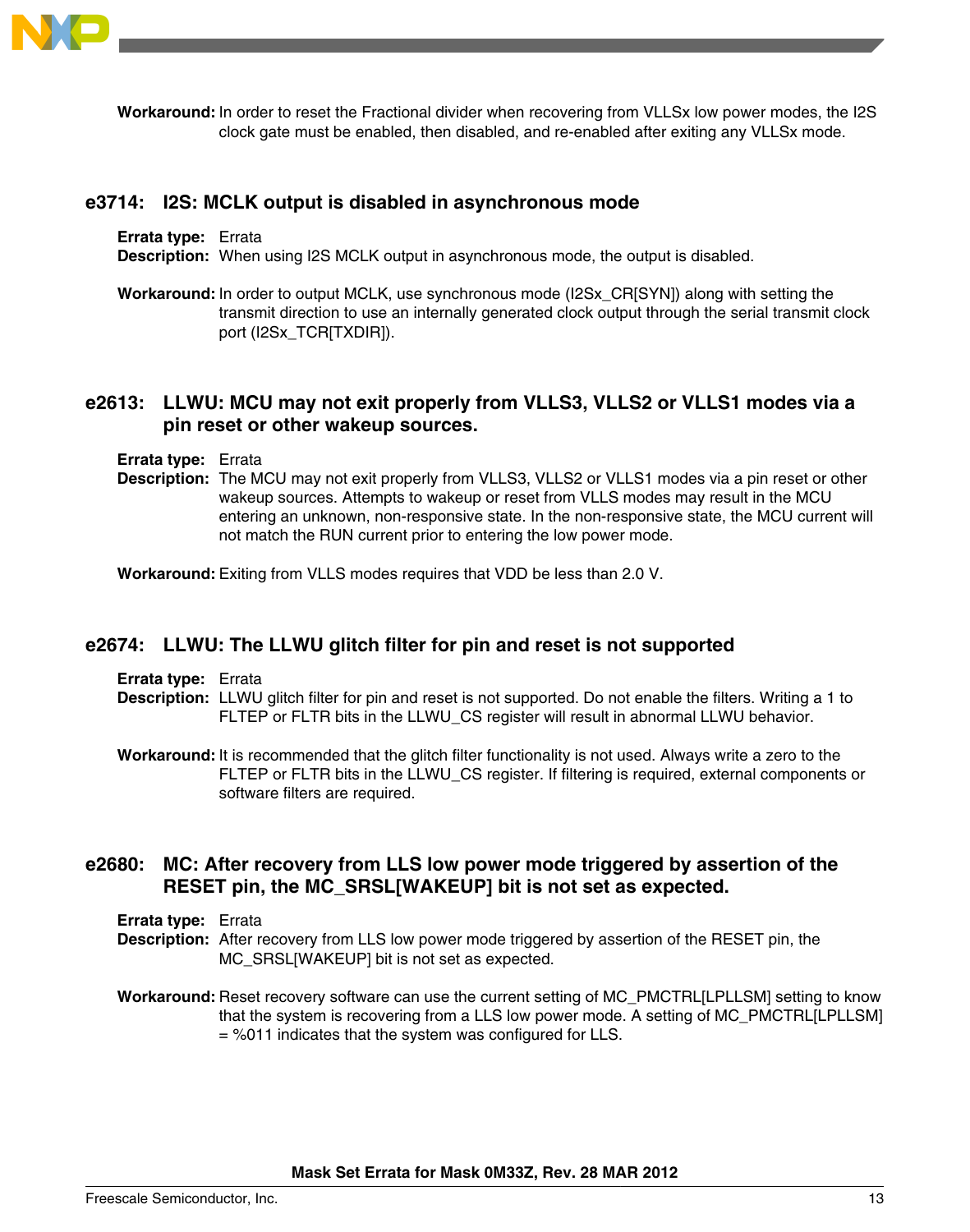

# **e2678: MC: The MC\_SRS[PIN] is not always set after exiting a VLLS mode due to a RESET pin assertion**

#### **Errata type:** Errata

- **Description:** When waking the device from VLLS low power modes via a RESET pin, the MC\_SRSL[PIN] bit is not reliably set on recovery and cannot be used to differentiate VLLS wakeup from the RESET pin from other low power mode wakeup sources enabled in the LLWU module. This condition is encountered when the device is in a VLLS low power mode and the RESET pin is held asserted for greater than 100us to initiate a VLLS wakeup.
- **Workaround:** When using the RESET pin as a wakeup trigger for exit from VLLS, ensure that the wakeup pulse is short in duration (<100us).

An alternate workaround is to only use the MC\_SRS[WAKEUP] bit to indicate VLLS exit recoveries and reset initialization routines to not distinguish between RESET pin triggered recoveries and other sources of VLLS wakeup.

# **e2676: MC: When waking the system from VLLS modes via a RESET pin, the I/O are not immediately released to their reset state.**

- **Errata type:** Errata
- **Description:** When waking the system from VLLS modes via a RESET pin, the I/O are not immediately released to their reset state.
- **Workaround:** The reset initialization/recovery software must set the LLWU\_CS[ACKISO] bit just as it would due to a low power wakeup via any of the other low power mode wakeup sources.

# **e3801: MCG: In FEE and FEI Modes, the FLL output may stop when the DCO range is changed**

- **Errata type:** Errata
- **Description:** When the DCO range is changed (MCG\_C4[DRST\_DRS]), it is possible for the DCO output to get latched at a low or high state. A Reset event will not allow the FLL to recover from this condition. Only a power on reset will allow the FLL to recover from this condition. If the MCG is in an FLL engaged mode (FEI or FEE) and the DCO range is changed, it is possible that the system clock may stop.
- **Workaround:** In order to allow the MCU to continue to receive a clock and detect if the FLL output has stopped, the following procedure shioukld be followed.

When changing ranges, the MCG should be set to an FLL bypassed mode (FBI or FBE). This allows the device to continue to receive a system clock when the DCO range is changed. Once the desired final range has been selected, the MCG\_C1[CLKS] bits should be programed back to 00 to select the FLL output. The MCG\_S[CLKST] bits should be polled for the equivalent time of at least five FLL reference clock cycles. If the value has not changed to 00 within this time, then the FLL output has stopped.In the event of this occurrence, the system software can continue to execute and identify that the FLL clock is no longer available.

In order to reduce the chance of occurrence of this issue the following steps should be taken :

1) The DCO range should not be changed abruptly but incremented or decremented one range step at a time.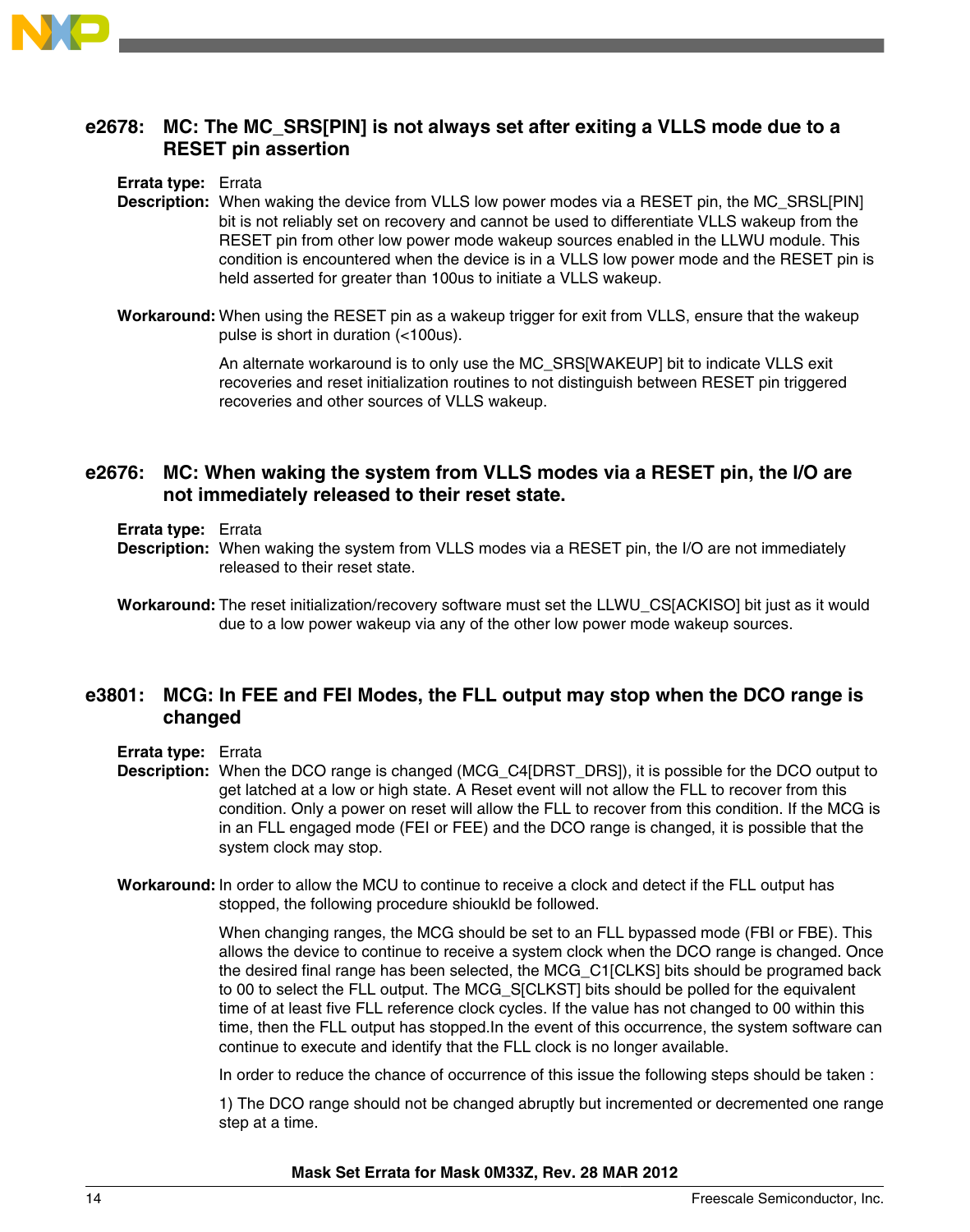

2) Additionally, if the internal reference clock is being used as the FLL reference, the MCG\_C3[SCTRIM] value should first be stored temporarily. Once the MCG is in FBI mode the MCG\_C3[SCTRIM] should be written with 0xFF before the MCG\_C4[DRST\_DRS] value is changed. Once the final range has been selected, the MCG\_C3[SCTRIM] value should be written back to the original value before switching the MCG back to FEI mode.

# **e2553: MCG: MCGPLLCLK stalls for 2 PLL cycles if MCG\_C5 is written to after the PLL is enabled**

- **Errata type:** Errata
- **Description:** This errata applies only to the MCGPLLCLK signal from the Multipurpose Clock Generator (MCG) and not the MCGOUT signal. After the PLL is enabled and locked, if you perform any write to the MCG\_C5 register this will result in the MCGPLLCLK signal stalling for two clock cycles.
- **Workaround:** The MCG\_C5 register must be configured in the required manner before the PLL is enabled. This includes the configuration of the PLLSTEN bit. Avoid writing this register after the MCGPLLCLK is being used.

### **e2556: MCG: PLLCLKEN may not always enable the PLL**

**Errata type:** Errata

- **Description:** This errata applies only when enabling the PLL by means of the MCG\_C5[PLLCLKEN] bit. Enabling the PLL by means of the MCG\_C6[PLLS] bit does not have an issue. If the PLL is enabled by means of setting the MCG\_C5[PLLCLKEN] bit and then disabled by clearing this bit, re-enabling of the PLL by means of this bit may not be possible.
- **Workaround:** If you need to re-enable the PLL by means of the MCG\_C5[PLLCLKEN] bit, the following sequence must first be performed.
	- 1) Write a new value to the the MCG\_C5[PRDIV] field.
	- 2) Write the desired value back to the MCG\_C5[PRDIV] field.

After completing this sequence, the MCG\_C5[PLLCLKEN] bit may be set to enable the PLL.

# **e2796: MCG: Slow Internal Reference Clock Operating Range does not meet specification.**

- **Errata type:** Errata
- **Description:** The slow internal reference clock (slow IRC) operating range does not meet the data sheet specification. The maximum frequency of the slow IRC is less than 33kHz with some units being significantly less than this. The factory trim value will be set to 0 on units that do not meet the datasheet target of 32768 Hz. This will set the slow IRC to the maximum frequency, which can be as low as 20 kHz on some units. This will result in units that do not operate at the expected 20.97MHz immediately after exiting reset. The FLL cannot be relied upon to provide a known stable clock frequency when using FLL engaged internal mode.
- **Workaround:** If a known clock frequency is required then a clock mode other than FEI mode must be used. After exiting reset, the multipurpose clock generator should be transitioned from FEI mode to the desired mode. Refer to the appriopriate device reference manual for information on how to perform this.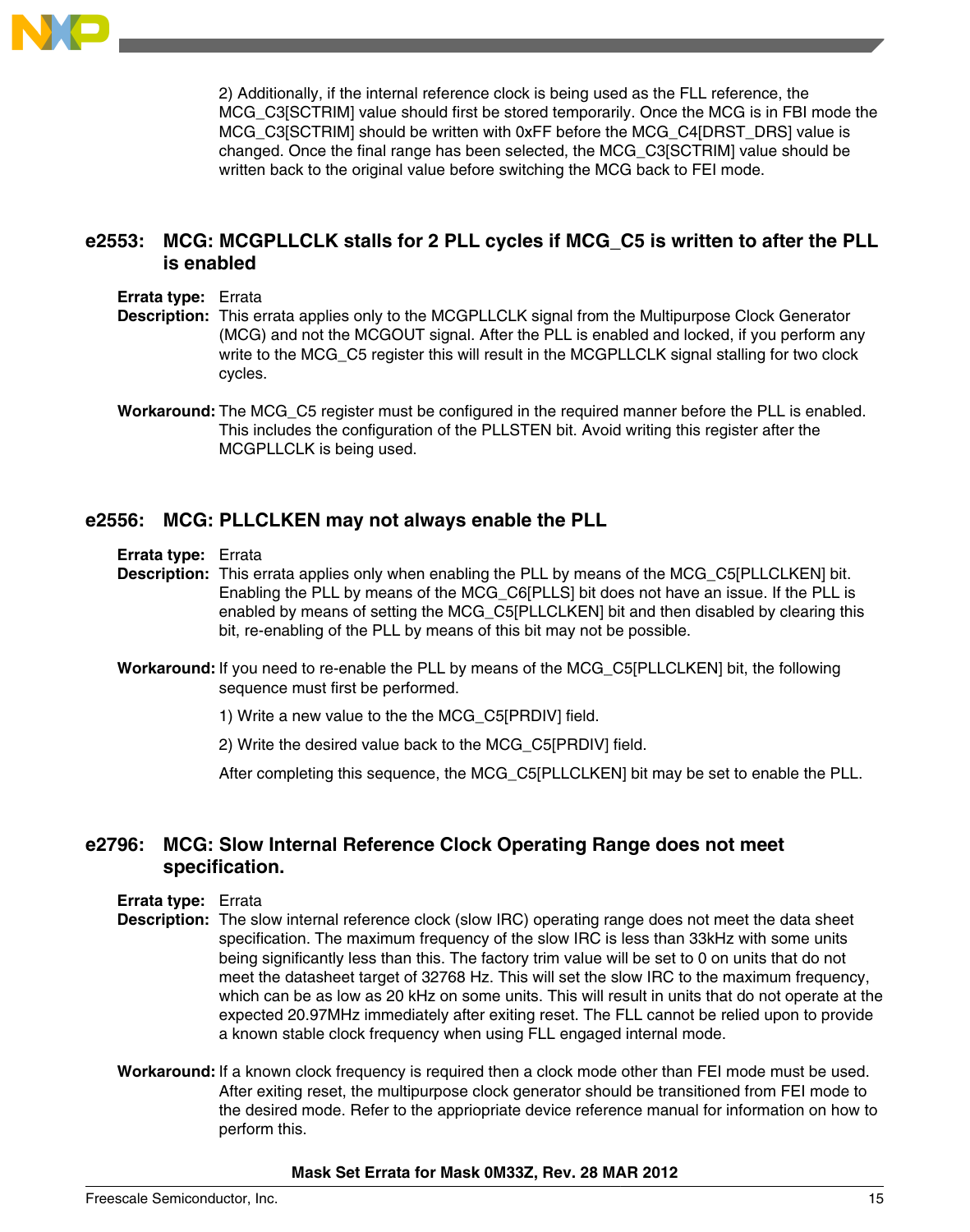

# **e2555: MCG: The DCO within the FLL cannot reach the minimum specified frequency**

#### **Errata type:** Errata

**Description:** The DCO range on the device is currently limited to the high side of the specified range. It is not recommended to operate the FLL below the following frequencies:

- DRS Frequency
- 00 24 MHz
- 01 48 MHz
- 10 72 MHz
- 11 96 MHz

The FLL output frequency is generated by multiplying the frequency of a reference clock by a fixed amount. Since the DCO cannot be operated below a certain frequency this has a direct impact on the minimum reference clock frequency. This limits the minimum frequency of the reference clock. For the case of the internal reference clock, the range over which it can be used with the FLL is reduced.

**Workaround:** For this revision of the device, the internal reference has been factory trimmed to 39.0625 kHz. This allows for the following DCO configurations when using the factory trim value:

> DRS DMX32 Freq 00 0 25 MHz 00 1 INVALID 01 0 50 MHz 01 1 INVALID 10 0 75 MHz 10 1 INVALID 11 0 100 MHz 11 1 INVALID The maximum IRC frequency is used to ensure the FLL is operating correctly out of reset.

After exiting reset, you can re-trim the IRC to a lower frequency, or use an external clock, to run the FLL at a slower frequency but the minimum frequency specified in the description

above must be met. The DMX32 bit can be used as long as the maximum FLL frequency is not exceeded and the minimum FLL frequency described above is met.

# **e2660: MCG: The PLL can be enabled in bypassed low power mode (BLPE) when the system is in normal stop mode.**

#### **Errata type:** Errata

**Description:** When the MCG is in BLPE mode, it should not be possible to enable the PLL. However, in BLPE mode, if the MCG\_C5[PLLSTEN] bit is set to 1 and normal stop mode is enterred, the PLL will be enabled. This will result in additional current consumption in normal stop mode. The MCG\_C5[PLLSTEN] bit will behave as expected in all other MCG modes allowing the PLL to remain enabled.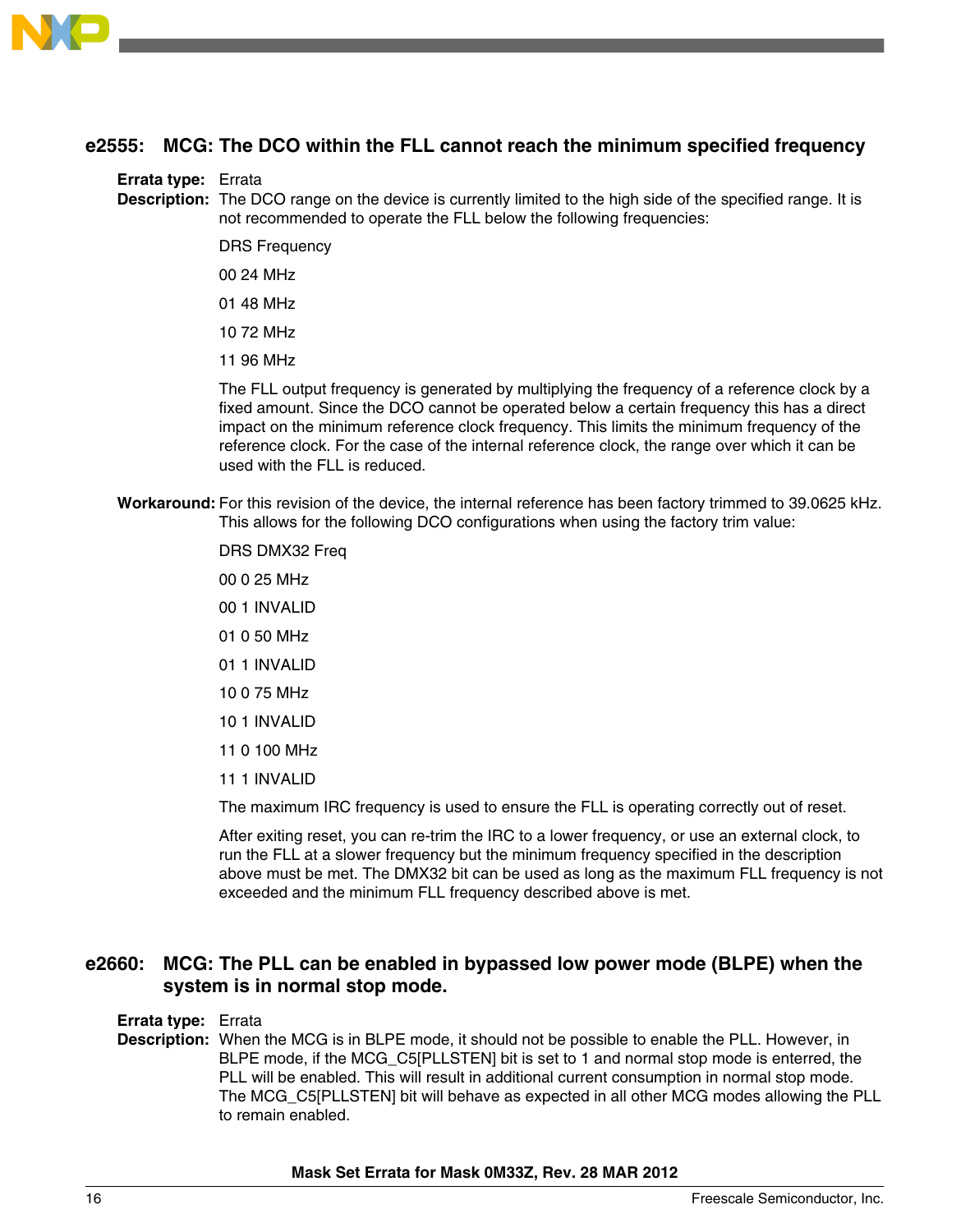

**Workaround:** If normal stop mode is to be entered with the MCG in BLPE mode, the MCG\_C5[PLLSTEN] bit must be cleared before stop mode is entered.

# **e3580: MCG: Total deviation of trimmed average DCO output frequency over voltage and temperature does not meet specification.**

- **Errata type:** Errata
- **Description:** The total deviation of the trimmed average DCO output frequency over voltage and temperature does not meet specifications outlined in the Datasheet when using the internal reference (slow clock) as the reference to the FLL (FEI clock mode).
- **Workaround:** For higher accuracy, it is recommended that the user utilize an External Reference Clock. The RTC Oscillator or the System Oscillator with external crystal should be used as a reference to the FLL in order to clock the system in FEE or FBE modes. Additionally, the PLL can also be used with MHz external clock, bypassing the FLL in PEE or PBE modes.

# **e2554: MCG: When trimming the slow Internal Reference Clock (IRC) using the auto trim machine (ATM), the IRC is not automatically enabled**

- **Errata type:** Errata
- **Description:** This erratum applies only to the operation of using the Auto Trim Machine (ATM) to trim the slow IRC. It does not apply when trimming the fast IRC. When using the ATM to trim an IRC, the IRC selected by the MCG\_ATC[ATMS] bit should be automatically enabled by the ATM. In the case of the slow IRC, the ATM does not enable the IRC correctly when MCG\_ATC[ATMS] is 0.
- **Workaround:** When using the ATM to trim the slow IRC, you must first enable the slow IRC before enabling the ATM. This is achieved by first clearing the MCG\_C2[IRCS] bit to select the slow IRC and then setting the MCG\_C1[IRCLKEN] bit to enable it. The MCG\_ATC[ATMS] bit must also be cleared to select the slow IRC within the ATM.

# **e3794: NVIC: NMI interrupt does not wakeup MCU from STOP and VLPS**

**Errata type:** Errata

- **Description:** NMI interrupt does not wakeup MCU from STOP and VLPS when the bits CSYSPWRUPREQ and CDBGPWRUPREQ in the Control/Status Register of the DAP Port are cleared.
- **Workaround:** If a debugger connection is established, the CSYSPWRUPREQ and CDBGPWRUPREQ bits are set by default, so an NMI interrupt will wake up the MCU from STOP and VLPS modes. In the absence of a debug connection and after a POR event, the bits will be cleared and thus an NMI interrupt will not wake the MCU.

### **e2682: PIT: Does not generate a subsequent interrupt after clearing the interrupt flag**

#### **Errata type:** Errata

**Description:** The PIT does not generate a subsequent interrupt after clearing the interrupt flag in the ISR upon receiving the first interrupt. Thus, the second interrupt will never be triggered.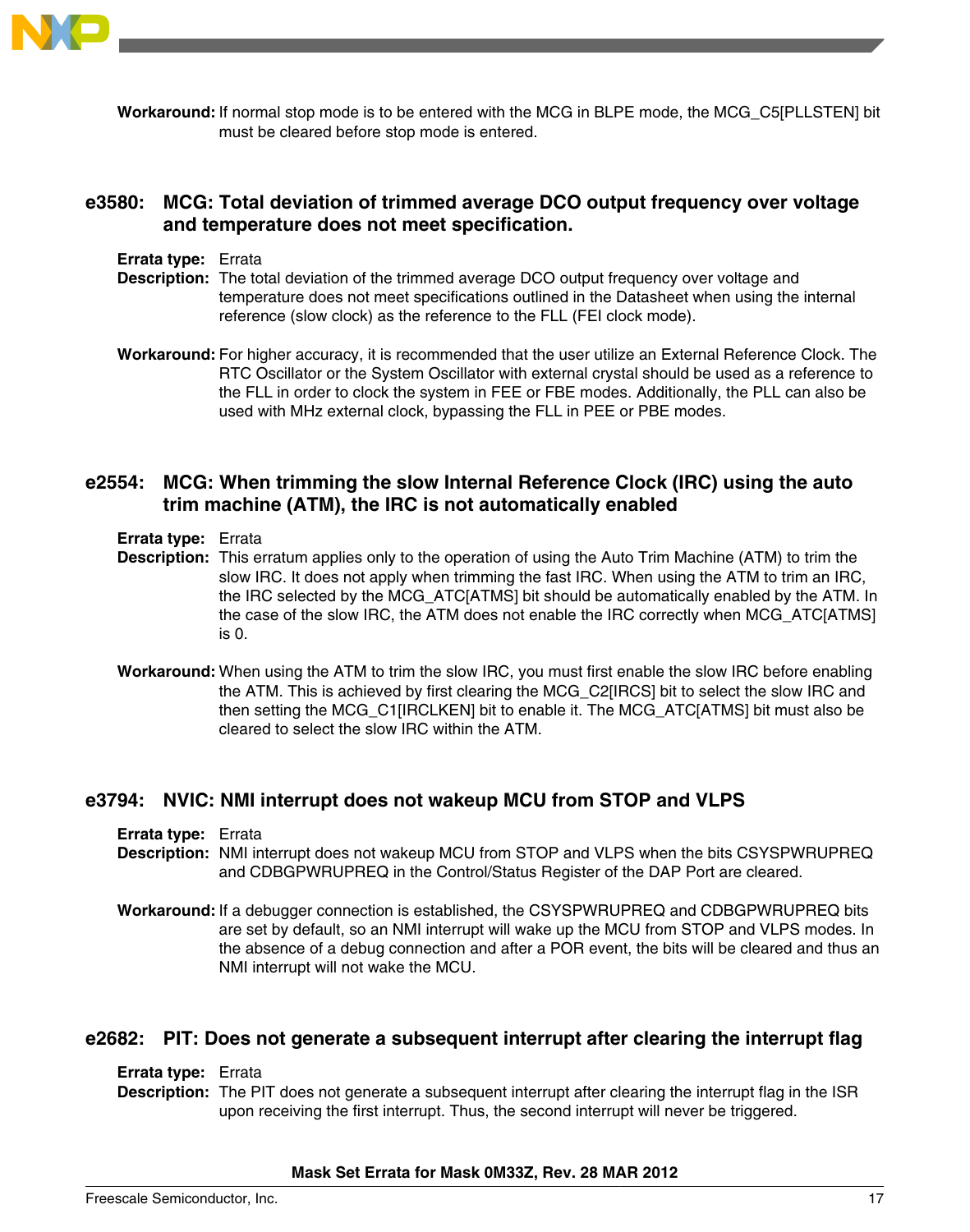

**Workaround:** In order to enable the use of subsequent interrupts from the PIT, the user must access any PIT register after clearing the interrupt flag in the ISR.

#### **e2548: PMC: Power-on reset (POR) sensitive to noise on Vdd**

**Errata type:** Errata

- **Description:** After the MCU comes out of the initial power-up POR condition, any spike on Vdd can trigger a false POR.
- **Workaround:**1. Use a very low impedance connection between the power supply and the MCU Vdd pins. This helps with the Vdd spike when the MCU goes from a full load to a no-load condition.

2. Avoid any supply ramp rate greater than 2.0V/100mS after the first power-on supply ramp. For example, do not power up the MCU at 2 V and then ramp Vdd to 3 V later. If you want to ramp to 3 V, do that in a single ramp.

3. Provide a clean power supply to the MCU. Ripples on Vdd can cause PORs.

### **e4482: PMC: STOP mode recovery unstable**

- **Errata type:** Errata
- **Description:** Recovery from STOP mode is not guaranteed if STOP mode is used for a period of time longer than 50ms.

#### **Workaround:** There are two methods that can be used:

- 1. Use a different low power mode such as VLPS.
- 2. Periodically exit STOP mode every 50ms and wait 16us before entering STOP mode again.

# **e2756: PMC: Static low power modes including STOP, VLPS, LLS, VLLSx are higher than specified.**

**Errata type:** Errata

**Description:** Static low power modes including STOP, VLPS, LLS, VLLSx are not meeting specified values.

**Workaround:** Users should account for the higher current draw in their prototype evaluation. Refer to the datasheet for production target values.

### **e2706: PMC: VLLS3 and VLLS2 recovery time is longer than specified**

**Errata type:** Errata

**Description:** The VLLS3 and VLLS2 recovery time is expected to be a maximum of 49 us as outlined in the data sheet. However, the recovery time is approximately 75 us.

**Workaround:** Use another low power stop mode with faster recovery time.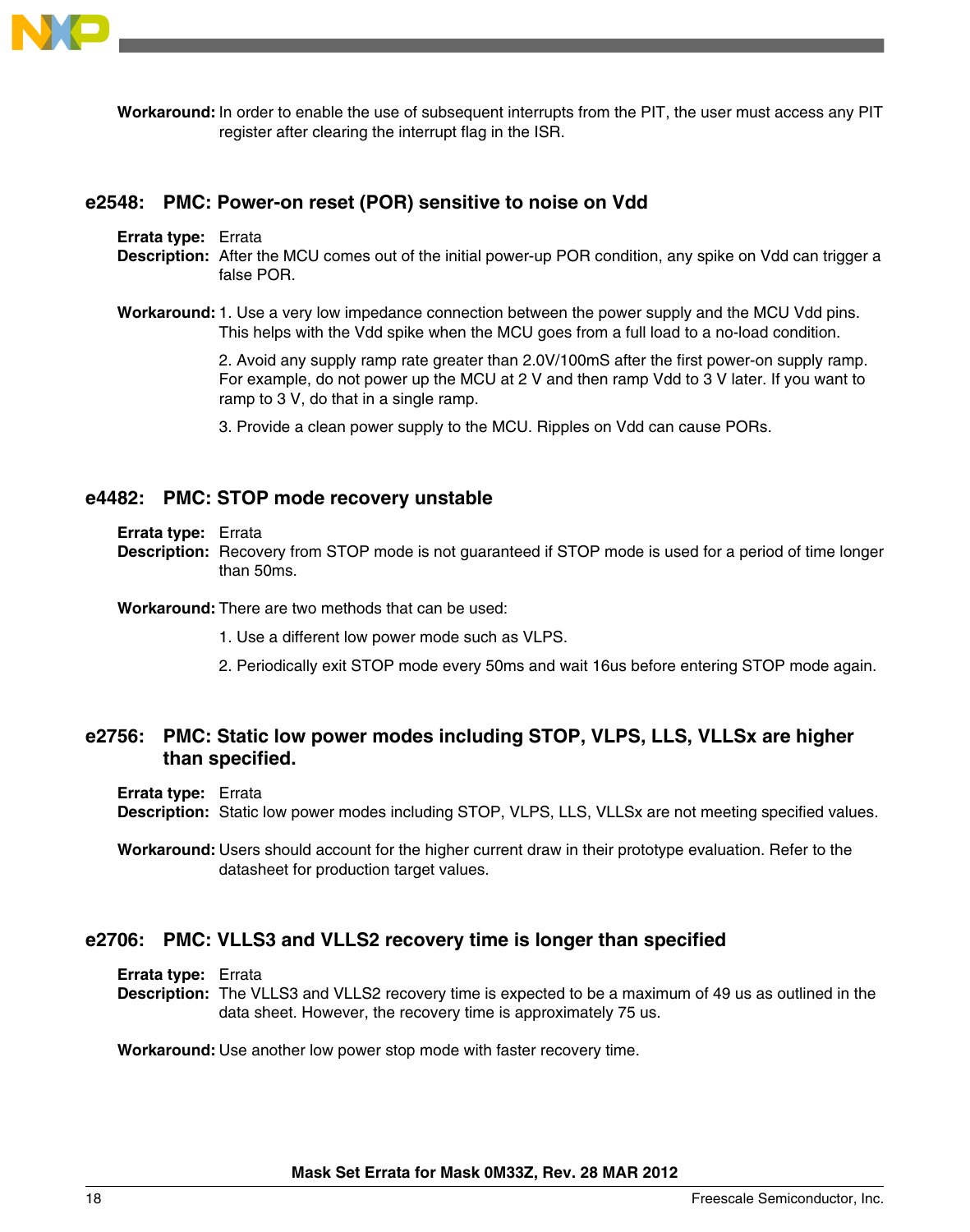

# **e2542: PMC: Very Low Power Run (VLPR) and Very Low Power Wait (VLPW) power modes are not supported**

**Errata type:** Errata

**Description:** Very Low Power Run (VLPR) and Very Low Power Wait (VLPW) power modes are not supported.

**Workaround:** Do not use the part in these two power modes.

# **e2541: PORT: JTAG debug connectivity can not be achieved when using the RMII\_RXER/MII\_RXER alternate pin function on port pin PTA5 to connect to an Ethernet PHY**

**Errata type:** Errata

**Description:** JTAG debug connectivity can not be achieved when using the RMII\_RXER/MII\_RXER alternate pin function on port pin PTA5 to connect to an Ethernet PHY. This is because JTAG\_TRST is the POR default pin function for port pin PTA5. This causes a conflict when a board connects RMII\_RXER/MII\_RXER to an external Ethernet PHY, holding the JTAG controller in the reset state.

**Workaround:** Either workaround can be applied:

1. Do not connect the RMII\_RXER/MII\_RXER alternate function on the PTA5 pin to RMII/MII Ethernet PHY. This RX error signal is optional in the Ethernet interface.

2. Use serial wire debug (SWD) mode instead of full JTAG debug mode. There is no conflict with serial wire debug (SWD) mode and using the RX error signal in the Ethernet interface.

# **e2578: RTC: Do not set RTC Update Mode via the RTC\_CR[UM] bit**

**Errata type:** Errata

**Description:** If RTC Update Mode is set via RTC\_CR[UM], the RTC Time Invalid Flag (RTC\_SR[TIF]) is set and a software reset is required to clear it.

**Workaround:** RTC Update Mode (RTC\_CR[UM] = 1) is not supported.

# **e2573: RTC: The RTC interrupt is gated by the RTC\_SR[TCE] bit. The interrupt will not assert on VBAT POR, VBAT power down, or when TCE = 0.**

**Errata type:** Errata

**Description:** RTC interrupt is gated by the RTC\_SR[TCE] bit. The interrupt will not assert on VBAT POR, VBAT power down, or when  $TCE = 0$ .

**Workaround:** VBAT POR and VBAT power down interrupts are not supported.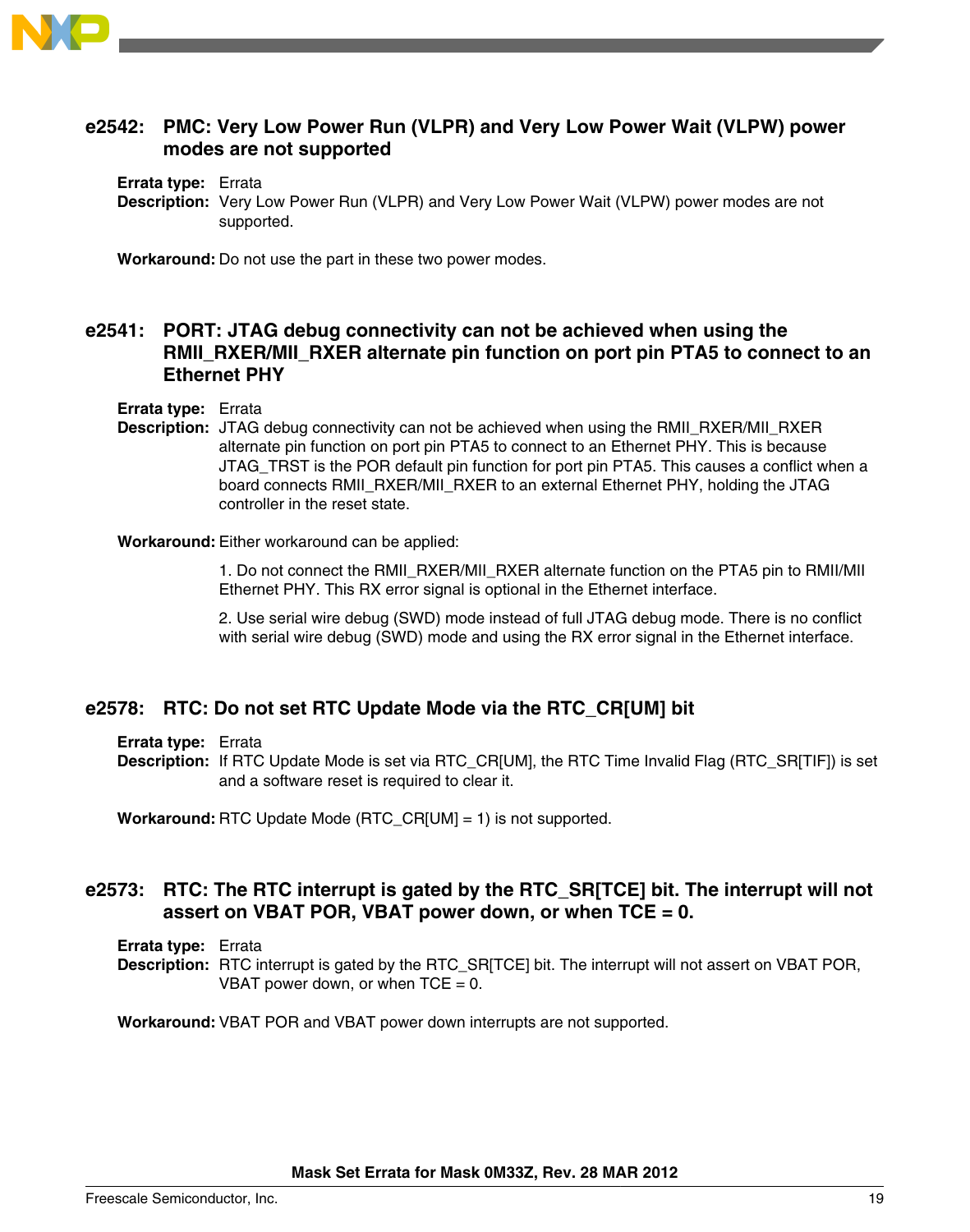

# **e2575: RTC: Time Alarm Flag is cleared whenever the Seconds Counter increments and the Seconds Counter does not equal the Alarm Register**

#### **Errata type:** Errata

**Description:** RTC Time Alarm Flag is cleared whenever the Seconds Counter increments and the Seconds Counter does not equal the Alarm Register.

**Workaround:** Service the Time Alarm Flag within one second after it asserts.

### **e2655: RTC: When RTC clock gating is disabled, accessing the VBAT register file causes the bus to hang.**

#### **Errata type:** Errata

**Description:** When RTC clock gating is disabled in the SIM clock gating control register, accessing the VBAT register file causes the bus to hang. This occurs regardless if VBAT is powered or not.

**Workaround:** In order to avoid this issue, ensure that RTC clocking gating is enabled when accessing the VBAT regfile.

# **e2577: RTC: When RTC\_CR[CLKO] = 1, the 32 kHz RTC clock to the rest of the device is not disabled.**

**Errata type:** Errata

**Description:** When RTC\_CR[CLKO] = 1, the 32 kHz RTC clock to the rest of the device is not disabled.

**Workaround:** The RTC clock output disable feature is not supported.

# **e2576: RTC: When the RTC is configured to allow supervisor access only, the write and read access registers can be modified in user mode**

**Errata type:** Errata

**Description:** When the RTC is configured to allow supervisor access only, the write and read access registers can be modified in user mode. A bus error is still generated.

**Workaround:** RTC supervisor mode access only option is not supported.

# **e2574: RTC: Writing RTC\_TAR[TAR] = 0 does not disable RTC alarm**

**Errata type:** Errata

**Description:** Setting Alarm = 0 will not disable the alarm interrupt. Setting RTC\_TSR[TSR] = 0 without initializing RTC\_TAR will generate an alarm interrupt.

#### **Workaround:** Software must be capable of handling alarm interrupt. Another simple workaround is to initialize RTC\_TAR[TAR] to 0xFFFFFFFF, avoiding the alarm interrupt for a long time period.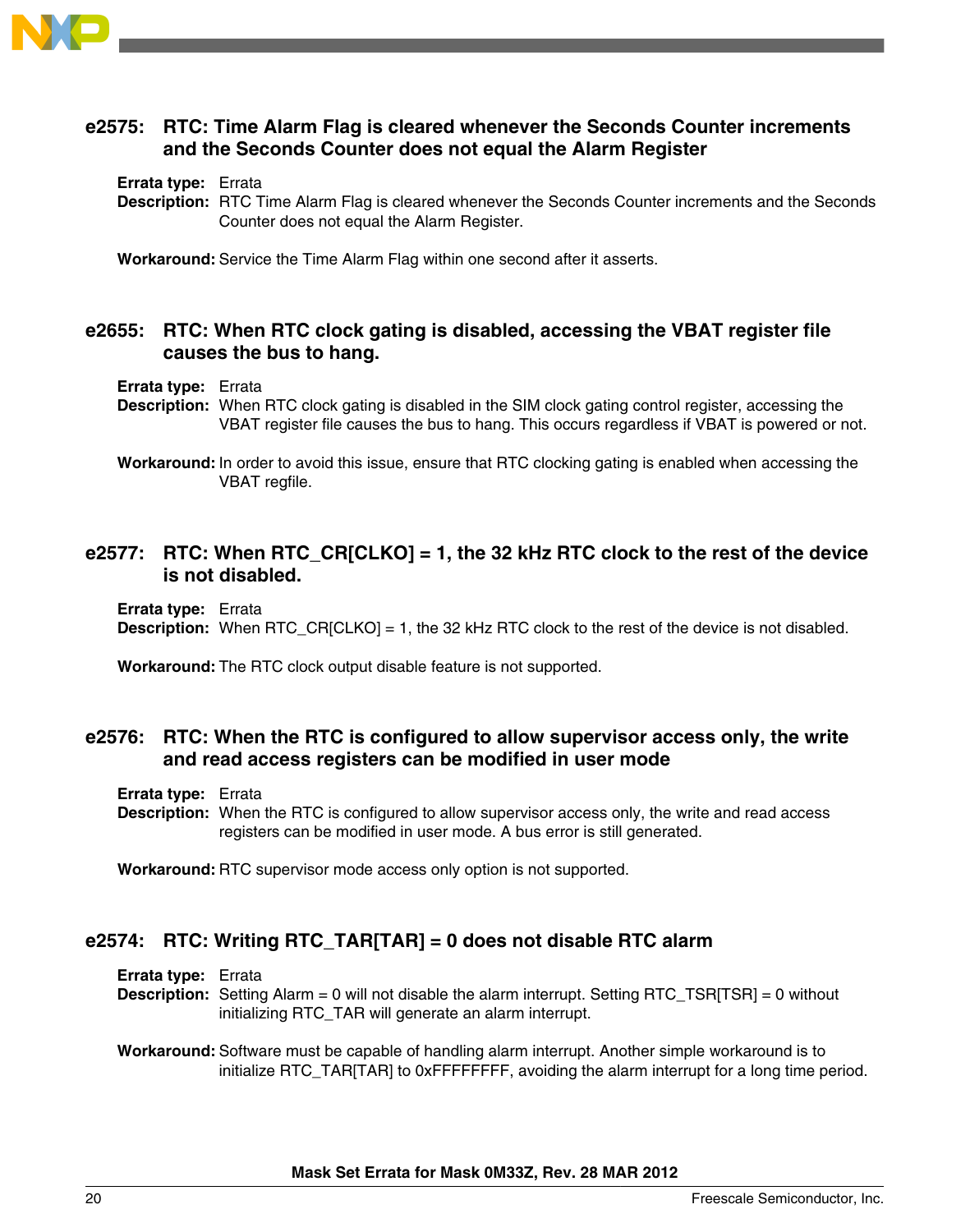

# **e3997: Reset and Boot: MCU may fail to exit reset correctly.**

**Errata type:** Errata

**Description:** A small subset of prequalified devices may sporadically fail to exit reset. Power supply slew rate, voltage, and temperature affect issue occurrence.

**Workaround:** Procure the latest devices.

### **e3981: SDHC: ADMA fails when data length in the last descriptor is less or equal to 4 bytes**

- **Errata type:** Errata
- **Description:** A possible data corruption or incorrect bus transactions on the internal AHB bus, causing possible system corruption or a stall, can occur under the combination of the following conditions:
	- 1. ADMA2 or ADMA1 type descriptor
	- 2. TRANS descriptor with END flag

3. Data length is less than or equal to 4 bytes (the length field of the corresponding descriptor is set to 1, 2, 3, or 4) and the ADMA transfers one 32-bit word on the bus

- 4. Block Count Enable mode
- **Workaround:** The software should avoid setting ADMA type last descriptor (TRANS descriptor with END flag) to data length less than or equal to 4 bytes. In ADMA1 mode, if needed, a last NOP descriptor can be appended to the descriptors list. In ADMA2 mode this workaround is not feasible due to ERR003983.

#### **e3982: SDHC: ADMA transfer error when the block size is not a multiple of four**

**Errata type:** Errata

**Description:** Issue in eSDHC ADMA mode operation. The eSDHC read transfer is not completed when block size is not a multiple of 4 in transfer mode ADMA1 or ADMA2. The eSDHC DMA controller is stuck waiting for the IRQSTAT[TC] bit in the interrupt status register.

The following examples trigger this issue:

- 1. Working with an SD card while setting ADMA1 mode in the eSDHC
- 2. Performing partial block read
- 3. Writing one block of length 0x200

4. Reading two blocks of length 0x22 each. Reading from the address where the write operation is performed. Start address is 0x512 aligned. Watermark is set as one word during read. This read is performed using only one ADMA1 descriptor in which the total size of the transfer is programmed as 0x44 (2 blocks of 0x22).

**Workaround:** When the ADMA1 or ADMA2 mode is used and the block size is not a multiple of 4, the block size should be rounded to the next multiple of 4 bytes via software. In case of write, the software should add the corresponding number of bytes at each block end, before the write is initialized. In case of read, the software should remove the dummy bytes after the read is completed.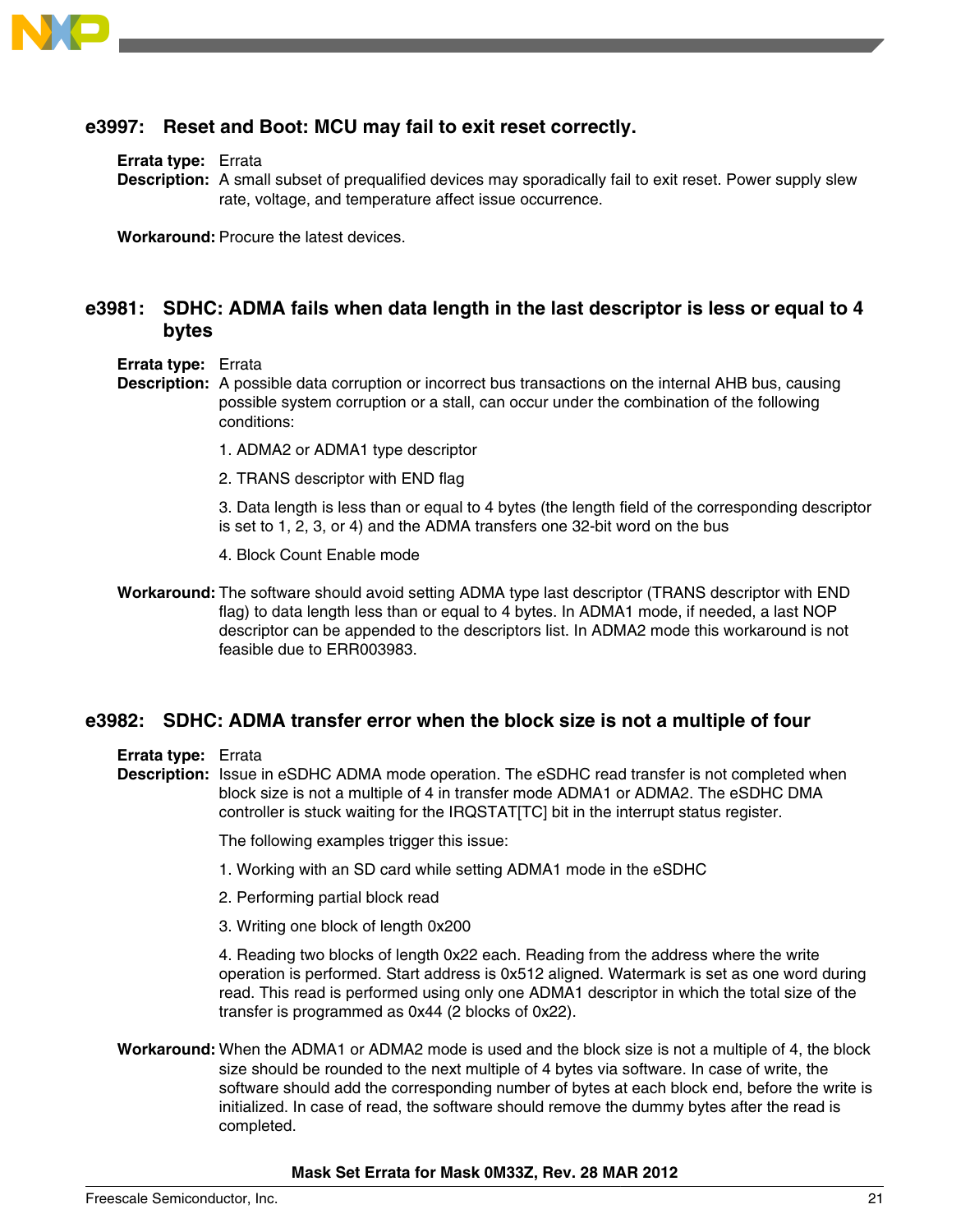

For example, if the original block length is 22 bytes, and there are several blocks to transfer, the software should set the block size to 24. The following data is written/stored in the external memory:

- 4 Bytes valid data
- 4 Bytes valid data
- 4 Bytes valid data
- 4 Bytes valid data
- 4 Bytes valid data
- 2 Bytes valid data + 2 Byte dummy data
- 4 Bytes valid data
- 4 Bytes valid data
- 4 Bytes valid data
- 4 Bytes valid data
- 4 Bytes valid data
- 2 Bytes valid data + 2 Byte dummy data

In this example, 48 (24 x 2) bytes are transferred instead of 44 bytes. The software should remove the dummy data.

### **e4624: SDHC: AutoCMD12 and R1b polling problem**

**Errata type:** Errata

**Description:** Occurs when a pending command which issues busy is completed. For a command with R1b response, the proper software sequence is to poll the DLA for R1b commands to determine busy state completion. The DLA polling is not working properly for the ESDHC module and thus the DLA bit in PRSSTAT register cannot be polled to wait for busy state ompletion. This is relevant for all eSDHC ports (eSDHC1-4 ports).

**Workaround:** Poll bit 24 in PRSSTAT register (DLSL[0] bit) to check that wait busy state is over.

### **e3977: SDHC: Does not support Infinite Block Transfer Mode**

- **Errata type:** Errata
- **Description:** The eSDHC does not support infinite data transfers, if the Block Count register is set to one, even when block count enable is not set.

**Workaround:** The following software workaround can be used instead of the infinite block mode:

1. Set BCEN bit to one and enable block count

2. Set the BLKCNT to the maximum value in Block Attributes Register (BLKATTR) (0xFFFFfor 65535 blocks)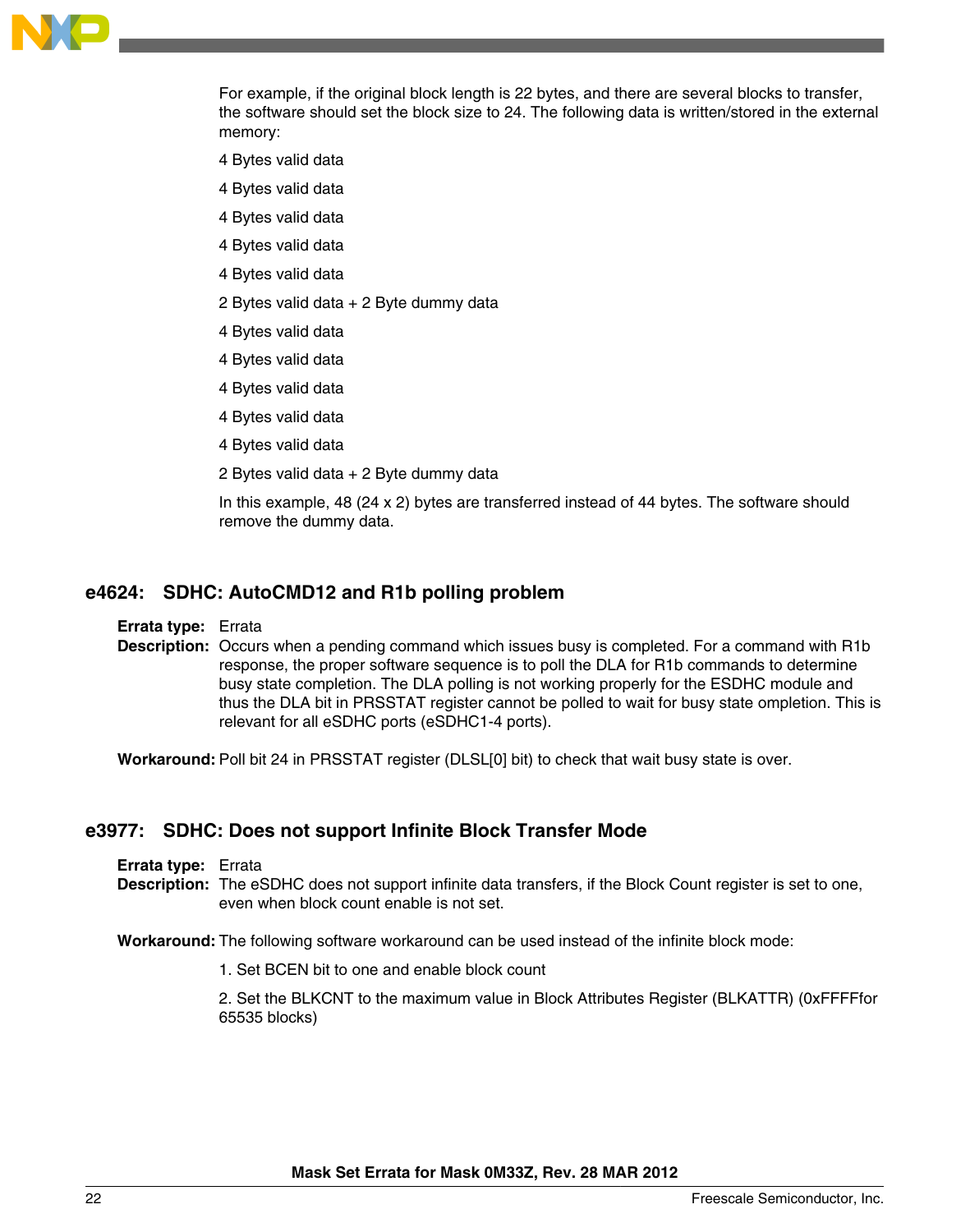

# **e4627: SDHC: Erroneous CMD CRC error and CMD Index error may occur on sending new CMD during data transfer**

#### **Errata type:** Errata

**Description:** When sending new, non data CMD during data transfer between the eSDHC and EMMC card, the module may return an erroneous CMD CRC error and CMD Index error. This occurs when the CMD response has arrived at the moment the FIFO clock is stopped. The following bits after the start bit of the response are wrongly interpreted as index, generating the CRC and Index errors.

The data transfer itself is not impacted.

The rate of occurrence of the issue is very small, as there is a need for the following combination of conditions to occur at the same cycle:

- The FIFO clock is stopped due to FIFO full or FIFO empty
- The CMD response start bit is received
- **Workaround:** The recommendation is to not set FIFO watermark level to a too small value in order to reduce frequency of clock pauses.

The problem is identified by receiving the CMD CRC error and CMD Index error. Once this issue occurs, one can send the same CMD again until operation is successful.

### **e3980: SDHC: Glitch is generated on card clock with software reset or clock divider change**

#### **Errata type:** Errata

- **Description:** A glitch may occur on the SDHC card clock when the software sets the RSTA bit (software reset) in the system control register. It can also be generated by setting the clock divider value. The glitch produced can cause the external card to switch to an unknown state. The occurrence is not deterministic.
- **Workaround:** A simple workaround is to disable the SD card clock before the software reset, and enable it when the module resumes the normal operation. The Host and the SD card are in a masterslave relationship. The Host provides clock and control transfer across the interface. Therefore, any existing operation is discarded when the Host controller is reset.

The recommended flow is as follows:

- 1. Software disable bit[3], SDCLKEN, of the System Control Register
- 2. Trigger software reset and/or set clock divider
- 3. Check bit[3], SDSTB, of the Present State Register for stable clock
- 4. Enable bit[3], SDCLKEN, of the System Control Register.

Using the above method, the eSDHC cannot send command or transfer data when there is a glitch in the clock line, and the glitch does not cause any issue.

### **e3983: SDHC: Problem when ADMA2 last descriptor is LINK or NOP**

#### **Errata type:** Errata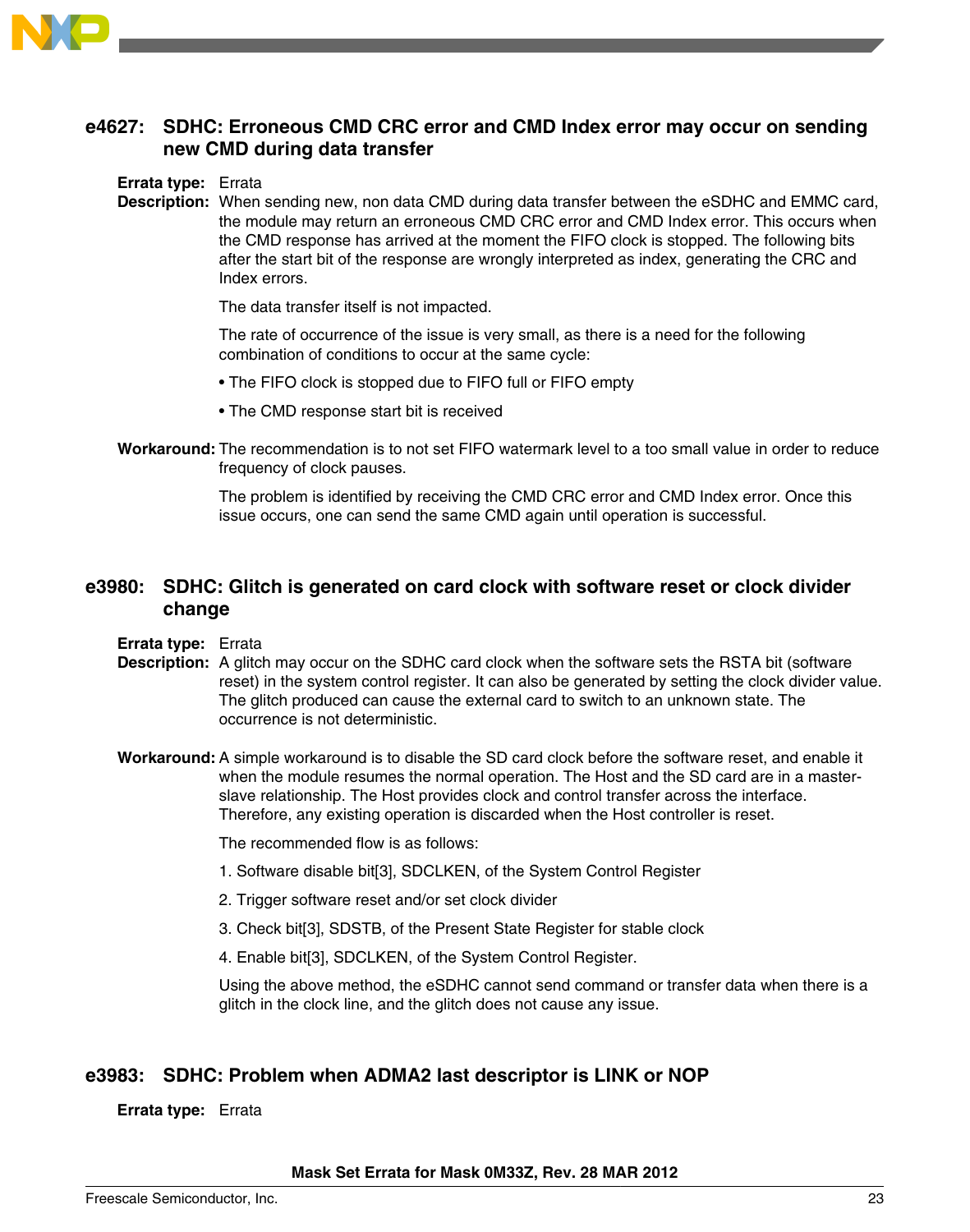

**Description:** ADMA2 mode in the eSDHC is used for transfers to/from the SD card. There are three types of ADMA2 descriptors: TRANS, LINK or NOP. The eSDHC has a problem when the last descriptor (which has the End bit '1') is a LINK descriptor or a NOP descriptor.

> In this case, the eSDHC completes the transfers associated with this descriptor set, whereas it does not even start the transfers associated with the new data command. For example, if a WRITE transfer operation is performed on the card using ADMA2, and the last descriptor of the WRITE descriptor set is a LINK descriptor, then the WRITE is successfully finished. Now, if a READ transfer is programmed from the SD card using ADMA2, then this transfer does not go through.

**Workaround:** Software workaround is to always program TRANS descriptor as the last descriptor.

### **e3978: SDHC: Software can not clear DMA interrupt status bit after read operation**

#### **Errata type:** Errata

- **Description:** After DMA read operation, if the SDHC System Clock is automatically gated off, the DINT status can not be cleared by software.
- **Workaround:** Set HCKEN bit before starting DMA read operation, to disable SDHC System Clock autogating feature; after the DINT and TC bit received when read operation is done, clear HCKEN bit to re-enable the SDHC System Clock auto-gating feature.

# **e3984: SDHC: eSDHC misses SDIO interrupt when CINT is disabled**

**Errata type:** Errata

**Description:** An issue is identified when interfacing the SDIO card. There is a case where an SDIO interrupt from the card is not recognized by the hardware, resulting in a hang.

> If the SDIO card lowers the DAT1 line (which indicates an interrupt) when the SDIO interrupt is disabled in the eSDHC registers (that is, CINTEN bits in IRQSTATEN and IRQSIGEN are set to zero), then, after the SDIO interrupt is enabled (by setting the CINTEN bits in IRQSTATEN and IRQSIGEN registers), the eSDHC does not sense that the DAT1 line is low. Therefore, it fails to set the CINT interrupt in IRQSTAT even if DAT1 is low.

Generally, CINTEN bit is disabled in interrupt service.

The SDIO interrupt service steps are as follows:

1. Clear CINTEN bit in IRQSTATEN and IRQSIGEN.

2. Reset the interrupt factors in the SDIO card and write 1 to clear the CINT interrupt in IRQSTAT.

3. Re-enable CINTEN bit in IRQSTATEN and IRQSIGEN.

If a new SDIO interrupt from the card occurs between step 2 and step 3, the eSDHC skips it.

**Workaround:** The workaround interrupt service steps are as follows:

1. Clear CINTEN bit in IRQSTATEN and IRQSIGEN.

2. Reset the interrupt factors in the SDIO card and write 1 to clear CINT interrupt in IRQSTAT.

3. Clear and then set D3CD bit in the PROCTL register. Clearing D3CD bit sets the reverse signal of DAT1 to low, even if DAT1 is low. After D3CD bit is re-enabled, the eSDHC can catch the posedge of the reversed DAT1 signal, if the DAT1 line is still low.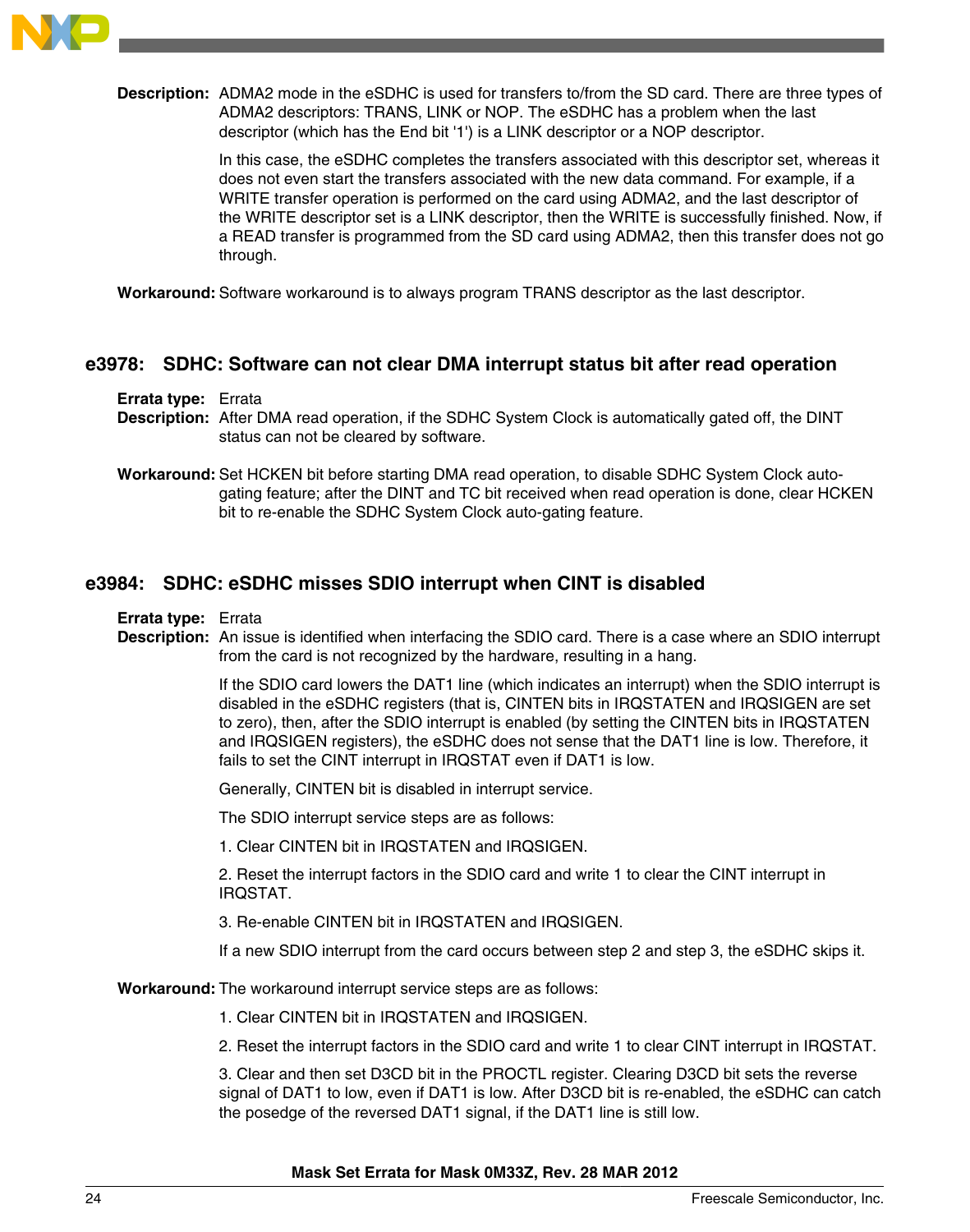

4. Re-enable CINTEN bit in IRQSTATEN and IRQSIGEN.

# **e2572: TPIU: Trace Port Interface Unit (TPIU) data setup and hold times do not conform to the ARM timing specification, ARM IHI0014O, section 8.4, "Timing specifications"**

**Errata type:** Errata

**Description:** Trace Port Interface Unit (TPIU) data setup and hold times do not conform to the ARM timing specification, ARM IHI0014O, section 8.4, "Timing specifications." Trace functionality of tools that access the TPIU is dependent on the third party tool vendor.

**Workaround:** Please contact the respective third party tool vendor for details on support for this feature.

# **e2591: TSI: TSI\_SCANC[SMOD] behaves as an inactive time instead of a scan period value**

#### **Errata type:** Errata

- **Description:** TSI\_SCANC[SMOD] should configure the scanning interval. TSI\_SCANC[SMOD] interacts with the TSI\_SCANC[AMCLKS] prescaler to configure this interval: Reference clock -> AMCLKS -> SMOD. So the interval frequency should be: Reference clock / AMCLKS prescaler / SMOD. However, it is working as an inactive time. Therefore, when an SMOD value is configured, the TSI will scan all the enabled electrodes and then be inactive for as much time as the SMOD and AMCLKS registers are configured.
- **Workaround:** TSI\_SCANC[SMOD] is designed to provide a predictable and configurable scanning interval. Depending on the scenario, there are three possible workarounds:

1. When SMOD = 0, the TSI will continuously scan without a pause between scans. This scan time is dependent on the electrode capacitance value and the current configured for the electrode. If the application will use only the out-of-range interrupt and it is not necessary to continually log each measured value after each scan, then an adequate threshold configuration and SMOD = 0 will cause the TSI to only interrupt or enable the out-of-range flag whenever there is a touch detected.

2. Manually control scanning time: use a time base to trigger single scans with the TSI\_GENCS[SWTS] bit with the desired period. This workaround is recommended when a stable, predictable scan period is desired.

3. Use SMOD as a complement to the scanning time. The scanning time depends on the capacitance of the external electrodes. As mentioned above, the SMOD will currently control how much time the TSI is inactive after a scan so assumming the normal scan and the inactive time SMOD is currently determining will give a variable scanning period. If the application doesn't require an exact scanning period, this mode is recommended because adding inactive time after each scan will save power between scans.

### **e2638: TSI: The counter registers are not immediately updated after the EOSF bit is set.**

**Errata type:** Errata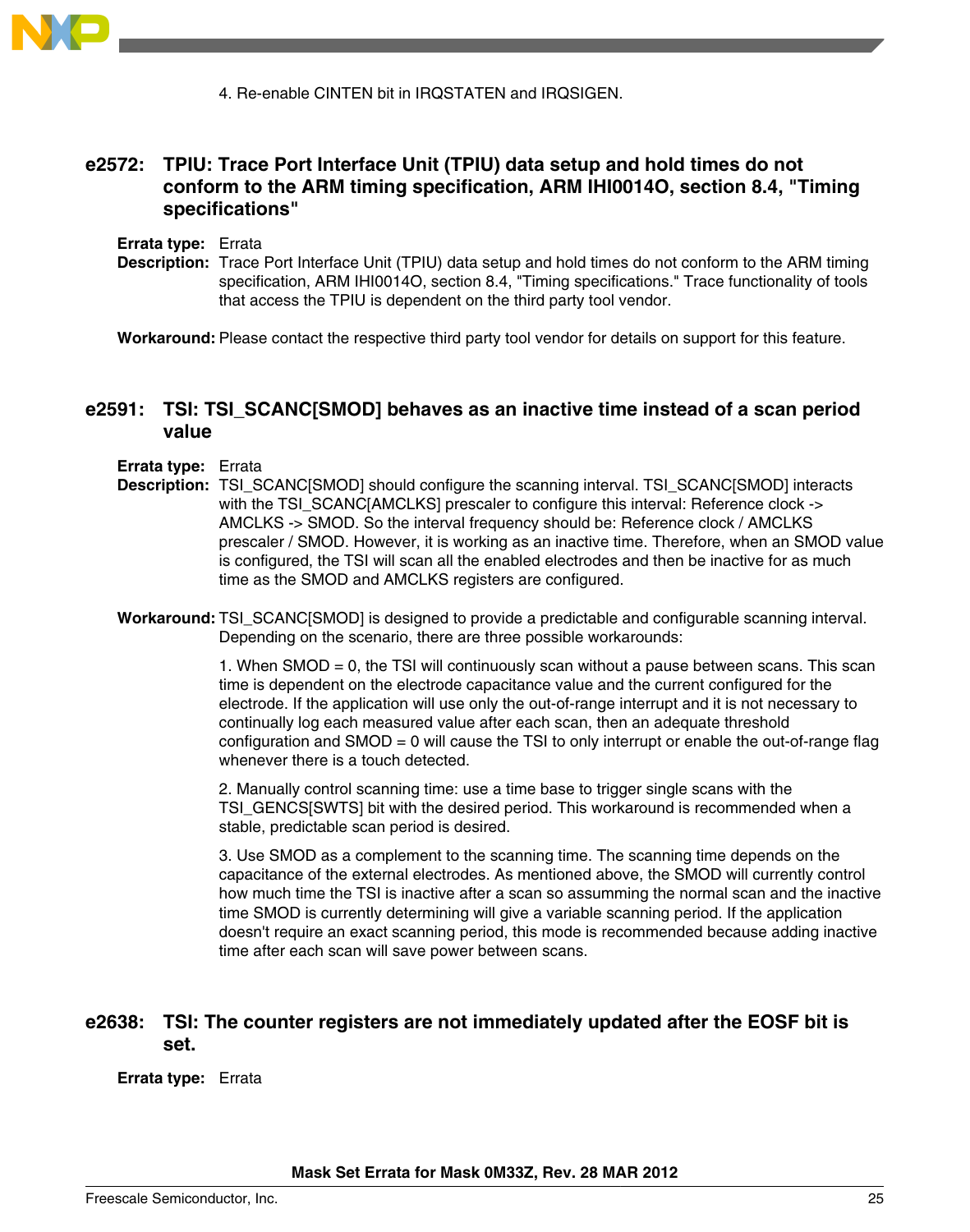

- **Description:** The counter registers are not immediately updated after the end of scan event (EOSF is set). The counter registers will become available 0.25 ms after the EOSF flag is set. This also applies for the end-of-scan interrupt, as it is triggered with the EOSF flag. This behavior will occur both in continuous scan and in software triggered scan modes.
- **Workaround:** Insert a delay of 0.25 ms or greater prior to accessing the counter registers after an end of scan even or an end of scan interrupt that is triggered by the EOSF flag. This delay does not need to be a blocking delay, so it can be executing other actions before reading the counter registers. Notice that the out-of-range flag (OUTRGF) and interrupt occur after the counters have been updated, so if the OUTRGF flag is polled or the out-of-range interrupt is used, the workaround is not necessary.

### **e2582: UART: Flow control timing issue can result in loss of characters**

#### **Errata type:** Errata

- **Description:** When /RTS flow control signal is used in receiver request-to-send mode, the /RTS signal is negated if the number of characters in the Receive FIFO is equal to or greater than the receive watermark. The /RTS signal will not negate until after the last character (the one that makes the condition for /RTS negation true) is completely received and recognized. This creates a delay between the end of the STOP bit and the negation of the /RTS signal. In some cases this delay can be long enough that a transmitter will start transmission of another character before it has a chance to recognize the negation of the /RTS signal (the /CTS input to the transmitter).
- **Workaround:** For UARTs that implement an eight entry FIFO: When the FIFO is enabled, the receive watermark should be set to seven or less. This will ensure that there is space for at least one more character in the FIFO when /RTS negates. So in this case no data would be lost.

For UARTs without a FIFO (or if the FIFO is disabled): Delay might need to be added between characters on the transmit side in order to allow time for the negation of /RTS to be recognized before the next character is sent.

### **e3892: UART: ISO-7816 automatic initial character detect feature not working correctly**

**Errata type:** Errata

**Description:** The ISO-7816 automatic initial character detection feature does not work. The direct convention initial character can be detected correctly, but the inverse convention initial character will only be detected if the S2[MSBF] and S2[RXINV] bits are set. This defeats the purpose of the initial character detection and automatic configuration of the S2[MSBF], S2[RXINV], and C3[TXINV] bits.

**Workaround:** Use software to manually detect initial characters. Configure the UART with S2[MSBF] and S2[RXINV] cleared. Then check UART receive characters looking for 0x3B or 0x03. If 0x3B is received, then the connected card is direct convention. If 0x03 is received, then the connected card is inverse convention. If an inverse convention card is detected, then software should set S2[MSBF], S2[RXINV], and C3[TXINV].

# **e2584: UART: Possible conflicts between UART interrupt service routines and DMA requests**

#### **Errata type:** Errata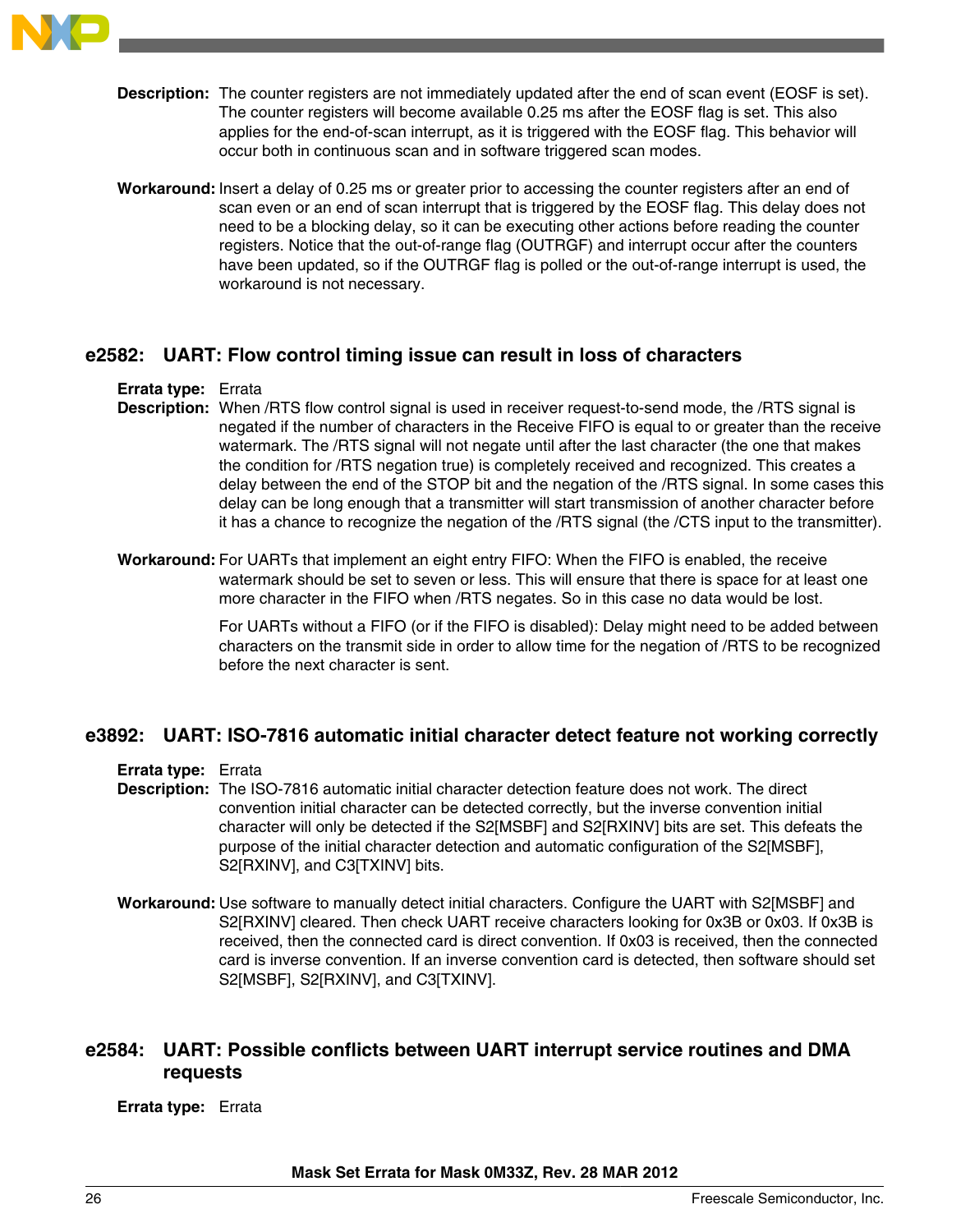

**Description:** If the UARTn\_S1[RDRF] and/or UARTn\_S1[TDRE] flags are being used to generate DMA requests, there is a possible conflict that could occur if an interrupt service routine (ISR) or other code is used to clear any of the other flags in the UARTn\_S1 register. The flags in the UARTn\_S1 register use a side effect clearing mechanism where the procedure is to read the status register and then perform a read or write of the data register to clear the flag. If a DMA request for a flag bit is asserted while an ISR for another flag bit is executing, then in the process of clearing the ISR's flag bit, the ISR can also clear the flag bit for the DMA request, thereby negating the DMA request before the DMA responds to it. This could potentially cause servicing of the DMA event to be missed.

> For example, assume a DMA request is being asserted for the RDRF flag. At the same time, the parity error flag (PF) sets and triggers an ISR. To clear the PF flag bit, the ISR must read the status register and read the data register. In the process, the RDRF flag would also be cleared, causing the DMA request to negate. If the DMA request asserts after the DMA has already prepared its next transfer, then it might still read from the data register, potentially causing an underflow.

**Workaround:** When possible, avoid enabling the UART for DMA requests and interrupts simultaneously. If error interrupts are needed while DMA requests are active, then the error ISR can be used to abort the current DMA transfer (by disabling the DMA request inside the UART and/or disabling the external request for the DMA channel) before clearing any error flags in the UARTn\_S1 register.

# **e2544: USB Voltage Regulator: Universal serial bus (USB) regulator standby mode is not supported**

**Errata type:** Errata **Description:** USB regulator standby mode is not supported.

**Workaround:** Do not use the USB standby mode.

# **e2666: VBAT: Applying a fast ramp (>50V/ms) on the VBAT pin can cause both VBAT and VDD to latch up**

#### **Errata type:** Errata

**Description:** Do not apply a ramp rate faster than 50V/ms on VBAT pin. Doing so may induce a latchup condition on both VBAT and VDD.

**Workaround:** Ensure that the ramp rate is slower than 50V/ms on VBAT.

Another option is to add a resistor (100 ohn to 1 KOhm)in line with the VBAT supply pin. This impedance increase eliminates the latchup condition.

# **e2686: WDOG: A watchdog reset while the system is in STOP or VLPS modes causes an incorrect wakeup sequence**

#### **Errata type:** Errata

**Description:** A watchdog reset while the system is in STOP or VLPS modes causes an incorrect wakeup sequence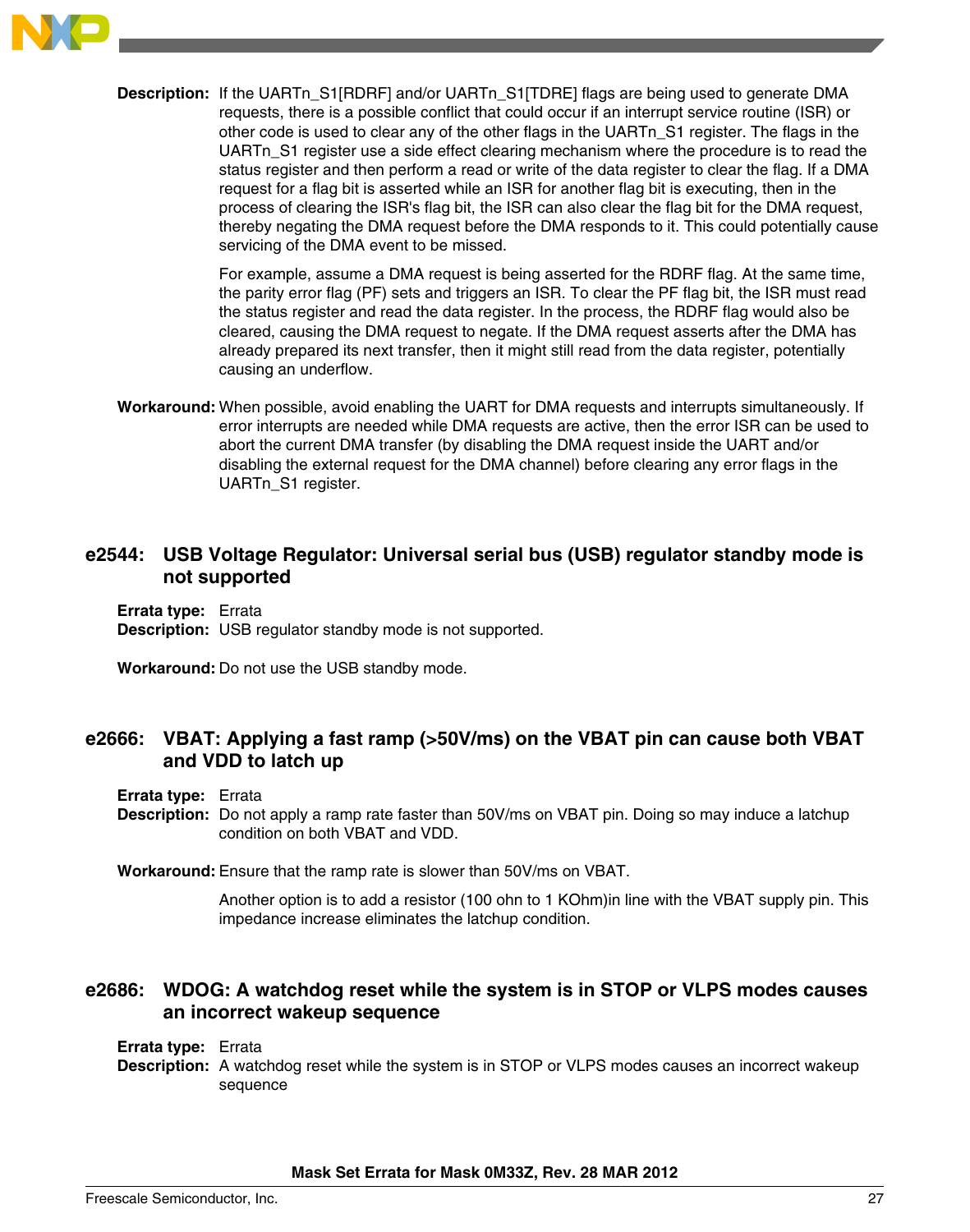

**Workaround:** The watchdog should not be configured to continue operation when the system has entered STOP or VLPS.